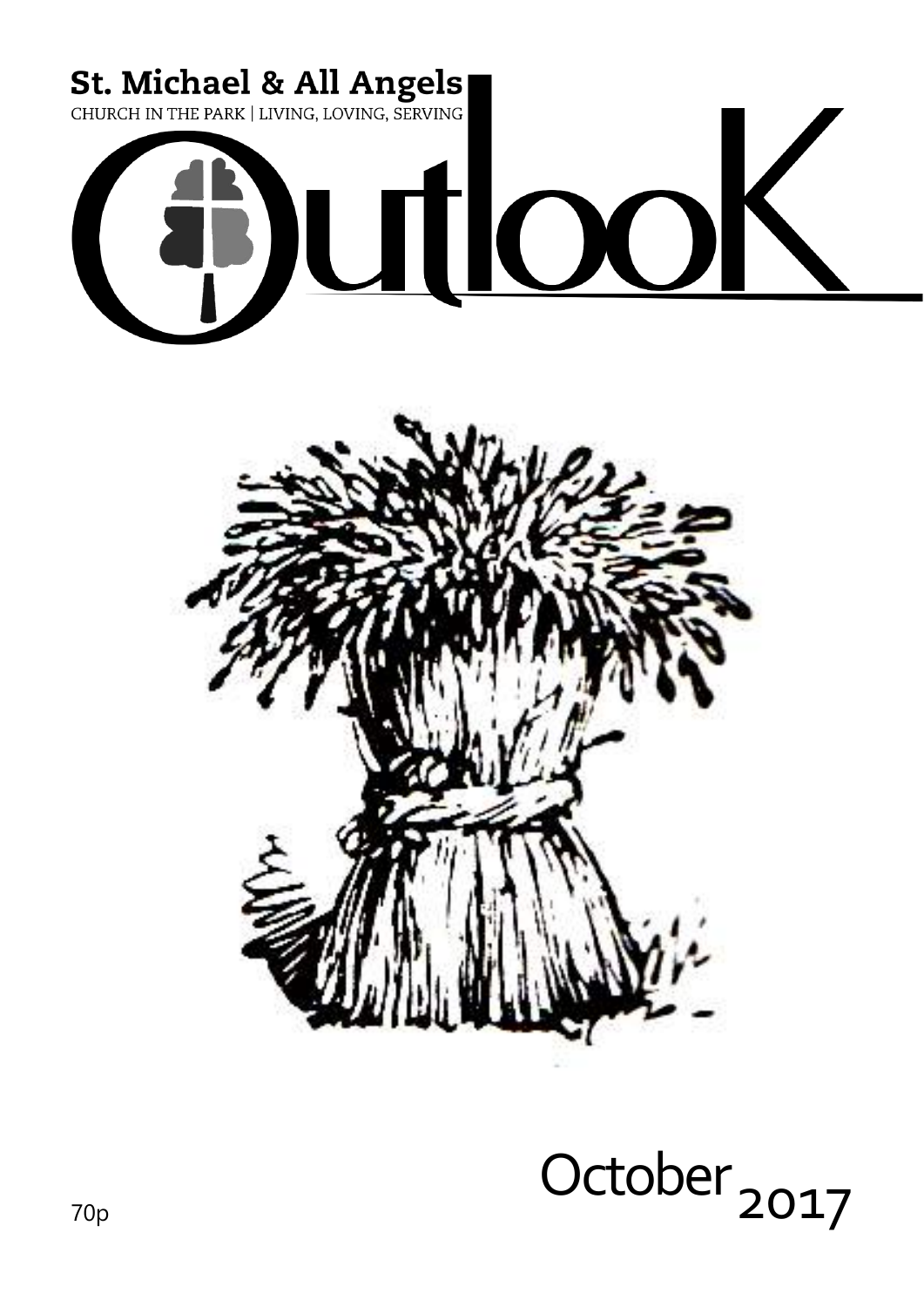## **Welcome to Your Church**

The fact that you are reading these words suggests that you are a new reader of this magazine. Either you are a newcomer to this area or you are a visitor.

If you are a visitor, we hope that you have enjoyed your visit to our church; that you have found it interesting, instructive and conducive to prayer. If you are going to be here at one of our regular service times, we hope that you will join us in the worship of God and we ask that you take our greetings back to your own church.

If you are new to this Parish, we bid you welcome and invite you to join us and share in the fellowship of God's family in Hughenden. This magazine gives details of the regular times of worship here. We hope that you will find something to meet your spiritual needs. The printed word is cold and remote and we would like to make personal contact with you, so please leave your name and address in the box at the back of the church.

Whoever you are who reads these words, may God bless you, sustain you and protect you, your family and friends, now and always.

### **Grant us Lord,faith to believe and strength to do thy will**

|                       | <b>Outlook</b>                                            |
|-----------------------|-----------------------------------------------------------|
| <b>Editorial team</b> | Sylvia Clark<br>Christopher and Jane Tyrer<br>Susan Brice |
| <b>Printing</b>       | <b>Brian Clark and team</b>                               |
| <b>Distribution</b>   | <b>Hilary Farrar-Hockley</b>                              |

Parish Website: www.hughendenparishchurch.org.uk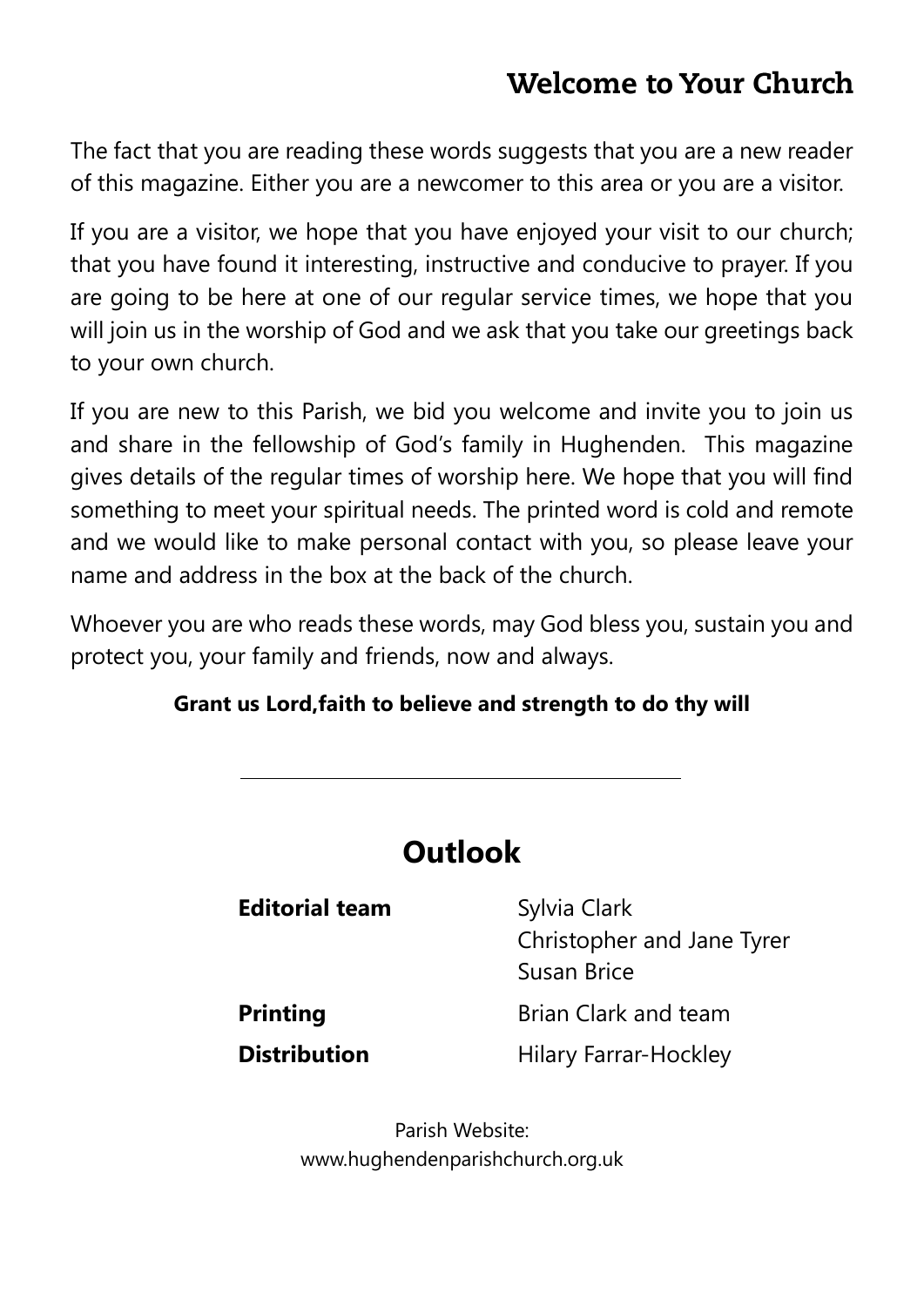## October 2017

Dear Readers,



It's the 'season of mists and mellow fruitfulness' again and what a selection there is in our gardens and hedgerows. Have you collected blackberries this year? They have been really good and very plentiful so blackberry and apple pies and crumbles will be on the menu. The hedges are full of bright berries and nuts, good

sources of food for our birds and other wildlife. Talking of wildlife, we are currently putting dog biscuits out each night for the badgers to stop them digging up our lawn. We are told this works and so far, so good!

Keith, in his letter from the Vicarage, talks about the One Can Trust which must be a lifeline for some families. I think most, if not all of us, are so lucky to be able to buy food or harvest fruit and vegetables when we need them and not have to worry about where the next meal is coming from. It is a very sad fact that there is such need in the twenty-first century.

A new school year has started and for some little ones, it is the start of a big adventure. The seemingly tiny tots walk into school in their new uniforms, in some cases carrying huge bags which appear totally out of proportion to their stature. Let us pray they settle down quickly and enjoy the world of learning.

> **Sylvia Clark Editor**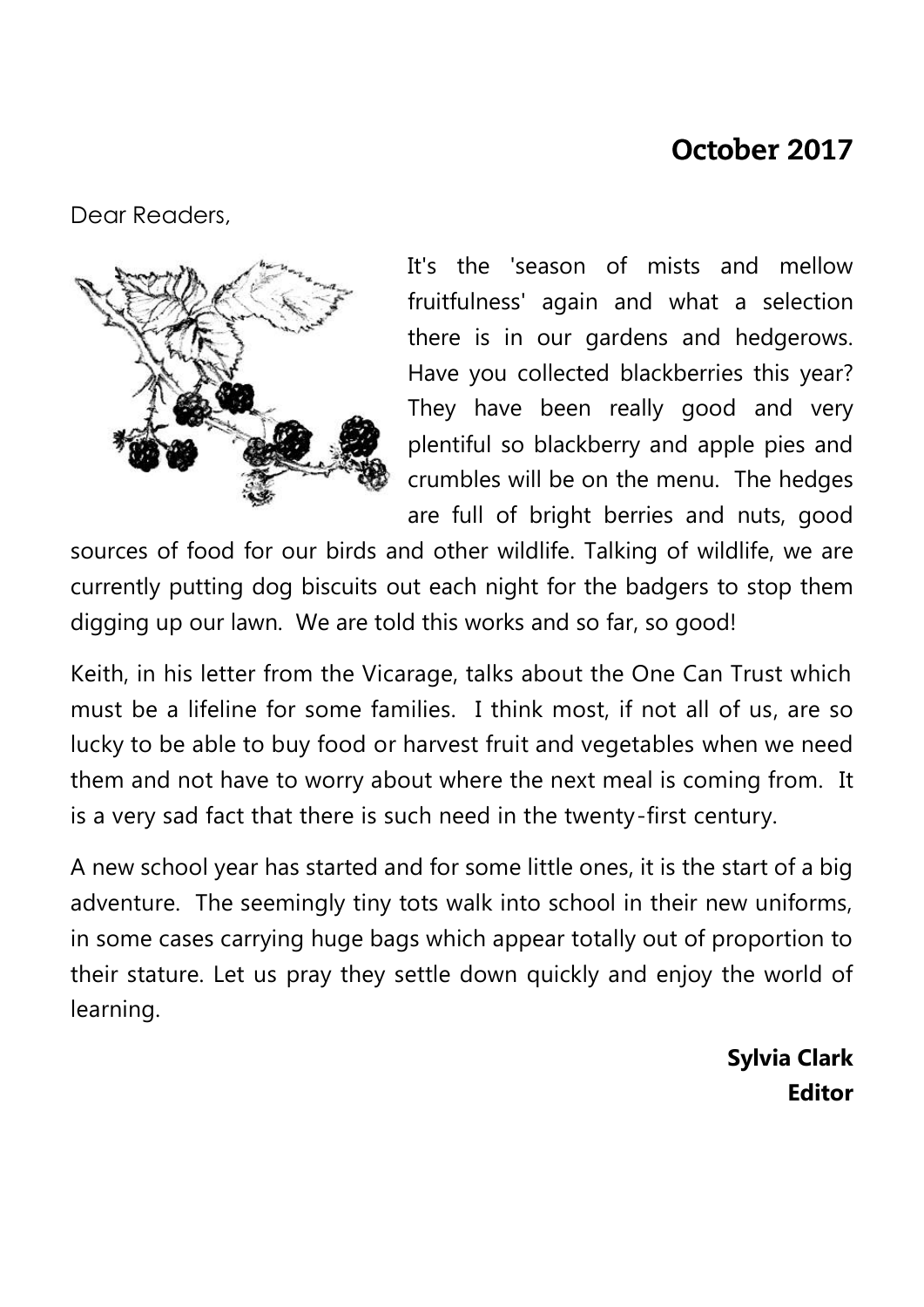## **From the Vicarage**



Have you noticed how quickly our so-called summer has evaporated this year, as beach wear and garden furniture is put away for next year, jumpers and warmer clothes are dug out from the back of the wardrobe, and we have started thinking ahead to the clocks going back and a beautiful autumnal vista across the beautiful landscape of Buckinghamshire?

We have our Harvest celebrations at St Michael & All Angels – a Barn Dance on the night of Saturday 30 September in Hughenden Village Hall, followed by our Harvest Festival services the following day – Sunday 1 October, and once again, this year, we are pledging to donate non-perishable food and money to the excellent One Can Food Bank Trust, which supports many local families and individuals in the High Wycombe and South Buckinghamshire area.

Traditionally, at times of harvest, especially living in a semi-rural area, we are particularly mindful of the crops which grow in the fields in and around the parish – the blessing of the land which contributes significantly to the local economy and the food chain. However, statistically, we are far less likely to be consuming produce from our own garden, or local area, than a generation ago, although I am always particularly warmed to see the shelves of our stores displaying local produce.

Typically, we might be asked to pay more for local produce, but I have always found that it is more than value for money when I consider the quality, let alone the smaller carbon footprint which has been taken up in transporting it from farm to store to my larder.

The One Can Trust has been operating locally for six years, and in excess of £150,000 worth of food is generously donated by our community each year.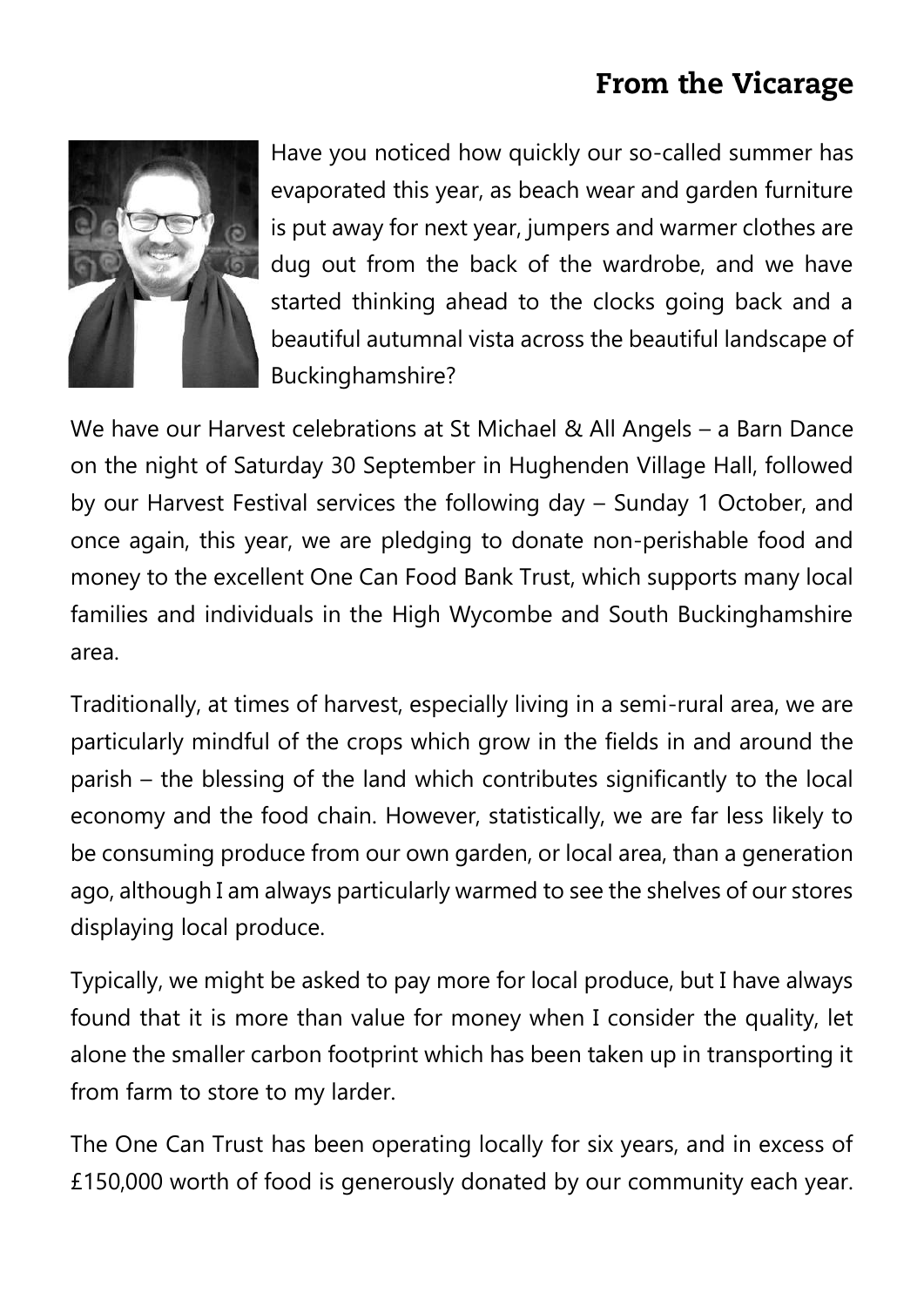That in turn constitutes food parcels which have annually fed well over 20,000 adults and children.

Whether or not you attend a place of Christian worship this Harvest, I do commend to you the outstanding work undertaken by the One Can Trust. I encourage you to support their vital ministry to many of the more vulnerable in our local area.

You may well have noticed my intention to locate myself in the Hughenden Village Store and Coffee Shop every Monday during September, to see if anyone would like to say hello – and at my time of writing – two Mondays into September, I have been delighted by how well received it has been amongst the local community. So much so, that I am looking to extending my presence to also include the excellent Bon Ami @ The Pavilion in Naphill on Wednesdays during October. So, if you find yourself in Hughenden Valley on a Monday or Naphill on a Wednesday, on both days between 10am – 12 noon, during October – please come and say hello, as some of you have done already – I would love to meet you!

God bless you this Harvestide

**Keith**

## **Weekly Drop-In to Meet the Vicar**

During October, every Monday I will be in Hughenden Valley Village Store Cafe and also every Wednesday at Bon Ami @ the Pavilion in Naphill, on both days between 10.00 am – 12 noon. If we haven't met before, if you fancy a chat, or even if you are just passing by, please do come and introduce yourself - I would love to meet you!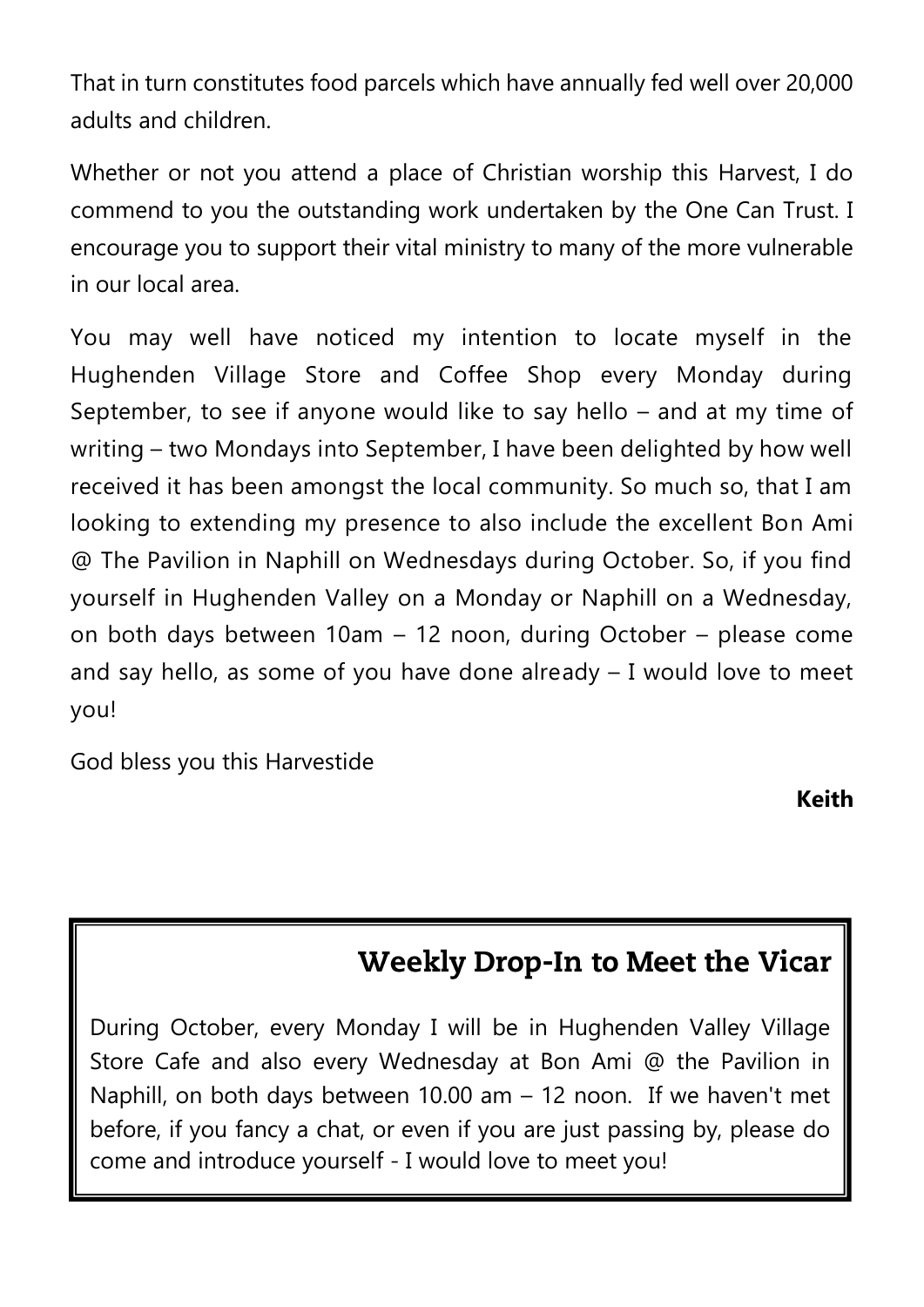## **Babies and Toddlers @ St Michael's**

Our toddler group started again on Thursday September 14, meeting weekly in the North Room, with a monthly Tiny Tots' Service. The first meeting after the summer is always poignant, having said goodbye in July to those moving on to the start of their school careers. We also said a (sort of – because we will see her from time to time) goodbye to our parent coordinator Sophie Green.

We welcomed Esther Communello and Claire Noble who are taking over as joint parent coordinators ('though Esther is off to Brazil for 6 weeks with Olivia shortly; we hope you both have a lovely visit with family). Since the Hughenden Toddler Group moved into church, it has operated on a joint basis, between the parents and the Church Team lead by Helen Peters and including Charlotte Tester, Nikki Fairbairn, Barbara Willson, Christine Powell, Jinny Orford and ... Jane Tyrer.

On the non-Tiny Tots' service weeks, there is a member of the church team present to help the parent rep. set up (clearing away is very much a joint effort amongst parents and toddlers) and to serve simple refreshments, coffee/tea/juice/biscuits. The children play with the toys in North Room spilling into North Chapel and church as they wish. (Church has so MANY hiding places, it's brilliant for hide and seek and the two aisles provide a good circuit for pull-along or ride-on toys.)

Each Tiny Tots' service week on the second Thursday in each month, except (usually) school holidays, takes a different format. This week - dubbed 'Piano Cake Church' by last year's children, involves:

• Nikki on the piano playing songs from the Tiny Tots' songbook, nursery rhymes and of course a Happy Birthday session;





 Barbara's famous cheese scones, 'adult' and 'childrens' cakes, endless tea and coffee;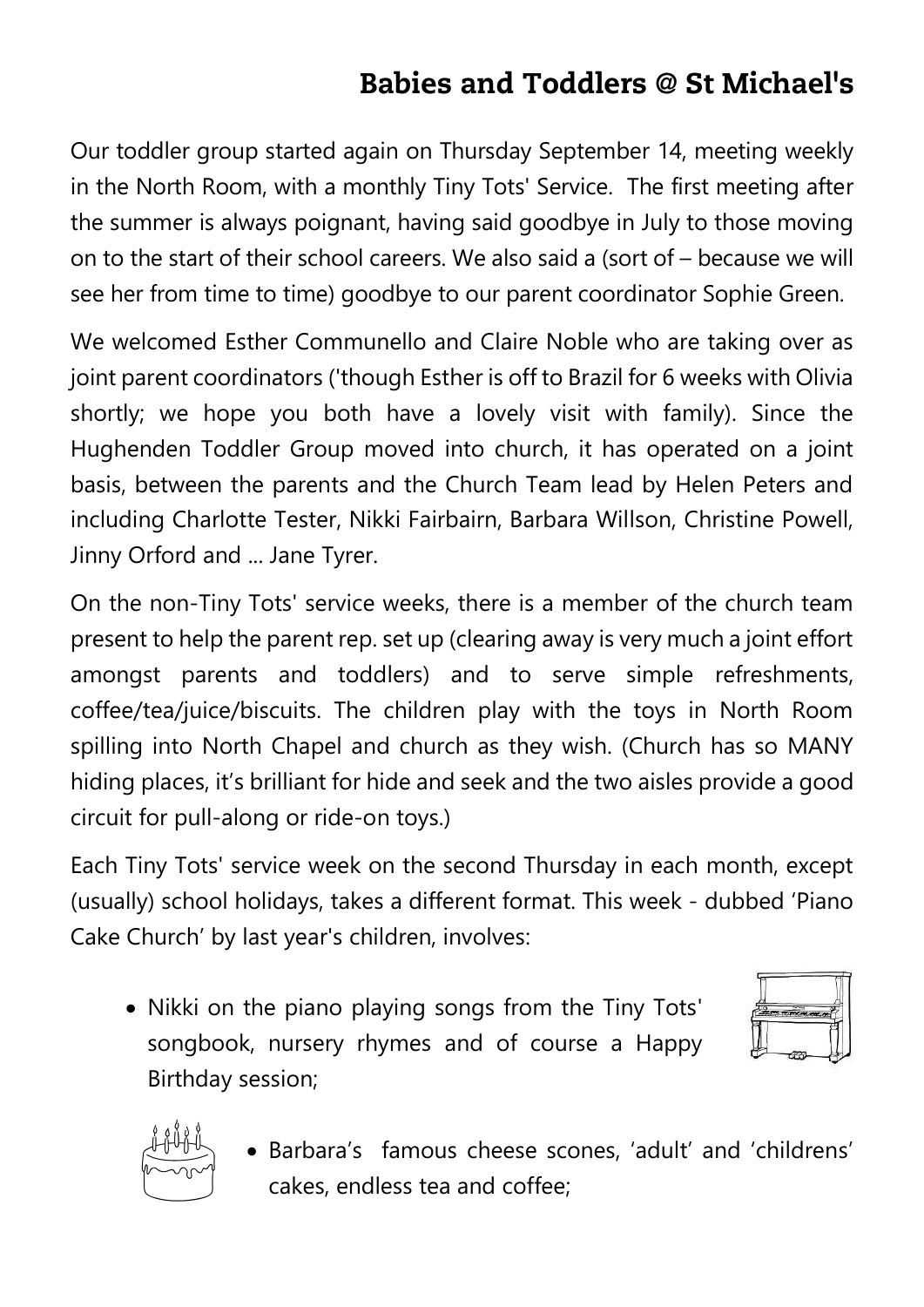The children doing craft (in North Room) linked to the...





• Bible or message story told in Church.

The group is open to any pre-schoolers, accompanied by parents, grandparents or carers, and is attended by a varying group of babies and toddlers, up to a maximum of about 10 each week. Some – but not all - of the attendees are members of the congregation and the group is a useful way for mums and carers to meet others in the area.

Attendance at the monthly service in church is entirely optional, as is the eating of baked goodies; we find most people do both!

**Jane Tyrer**

## **Multiple Sclerosis Society**

The South West Bucks (formerly High Wycombe & District) Group of the Multiple Sclerosis Society is holding its annual Ploughman's Lunch and Mini Bazaar on Saturday 4th November at Hughenden Valley Village Hall. The doors open at 12.00 pm and lunches will be served at 12.30 pm. Lunches cost £6.50 on the door. There will be a raffle, mini-tombola, books and bric-a-brac stall.

All proceeds raised on the day will be used to help people with MS in the local area.

**Belinda Peddle**

Group Co-ordinator and Administrator South West Bucks MS Society Group 01494 443917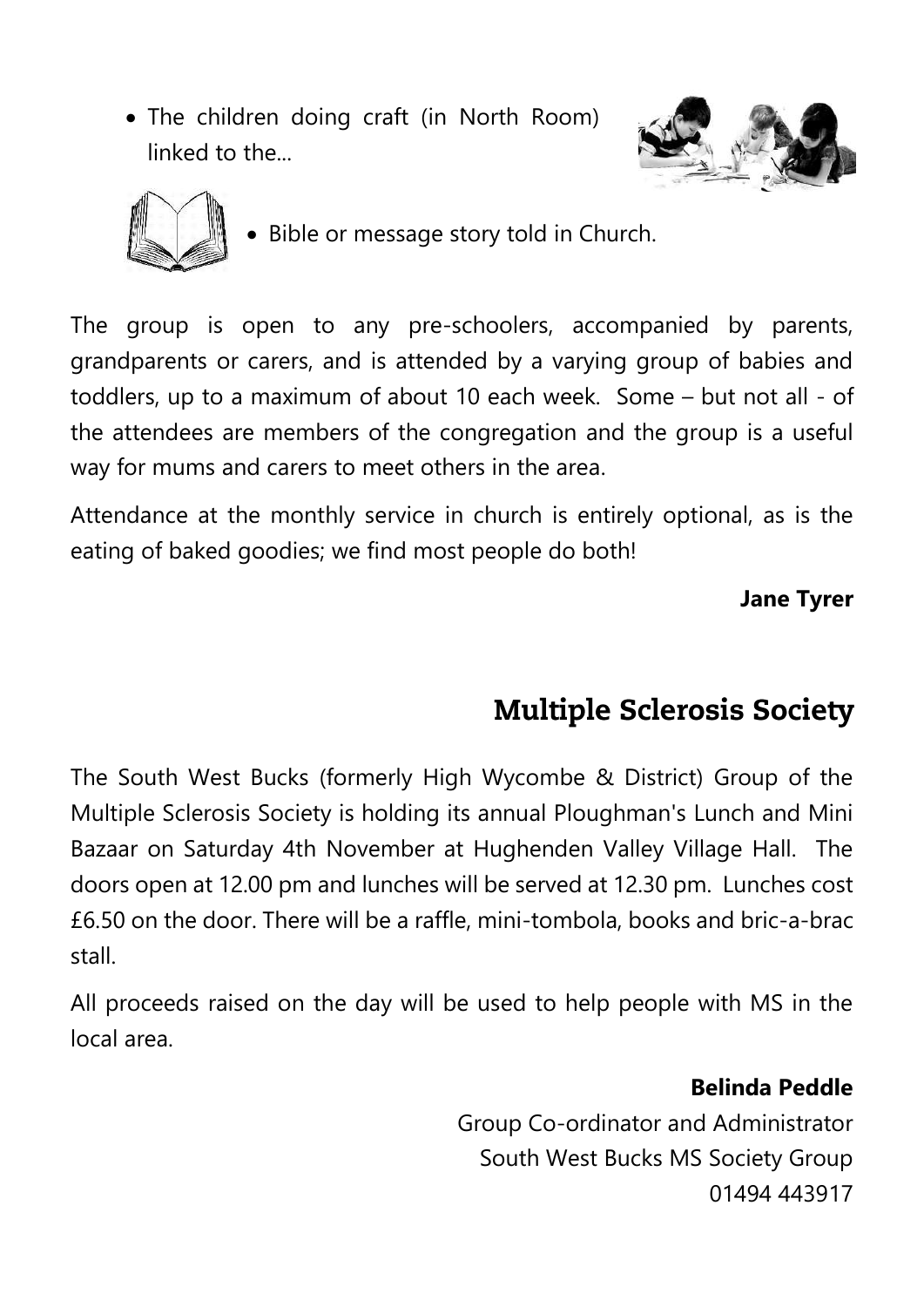## 24/7 Prayer for Wycombe

News from three of the ministries we pray for on our committed prayer day. First of all The Wycombe Homeless Connection are preparing to hold their annual Big Sleepout again this year. It will take place on Friday, 24<sup>th</sup> November, at All Saints Churchyard in Wycombe, and also at All Saints Churchyard in Marlow. The event will begin at 9 pm on Friday and end at 7 am on Saturday when breakfast will be served before dispersing for home.

This event gives those who take part an opportunity to experience firsthand what it is like to sleep on the streets. Warm clothing, sleeping bags, ground sheets and a waterproof covering are essential in case of inclement weather. The church is available should the weather become extreme, and hot drinks and access to toilets will be available throughout the night. If you have the stamina, you may register for this event now. The WHC website has all the information you need including setting up a sponsorship page on the Virgin Money Giving (VMG) website.

The One Can Food Bank are preparing for their Harvest collection, which as you know the congregation at St Michael's supports each year. Today I received an email from Steph who is putting together a rota of people who may be able to come into the store to accept food donations during the Harvest period; all that is required is a welcome and help to put the food into crates ready for sorting. She is also in need of supermarket fruit and vegetable boxes, the shallow and usually green ones; so if you are able to pick a couple up when shopping they would be extremely welcome at the store.

Just now current volunteer opportunities are **Food parcel packing team members on Thursdays 10.30 – 12.00 noon**, **Drivers on Thursday mornings 10.30 – 11.30** to deliver to clients' homes and to pick-up centres and **Drivers – anytime** to pick up the generous donations popped into their collecting bins at the supermarkets. Also they would love to extend their Board of Trustees so if you feel you would like to join in the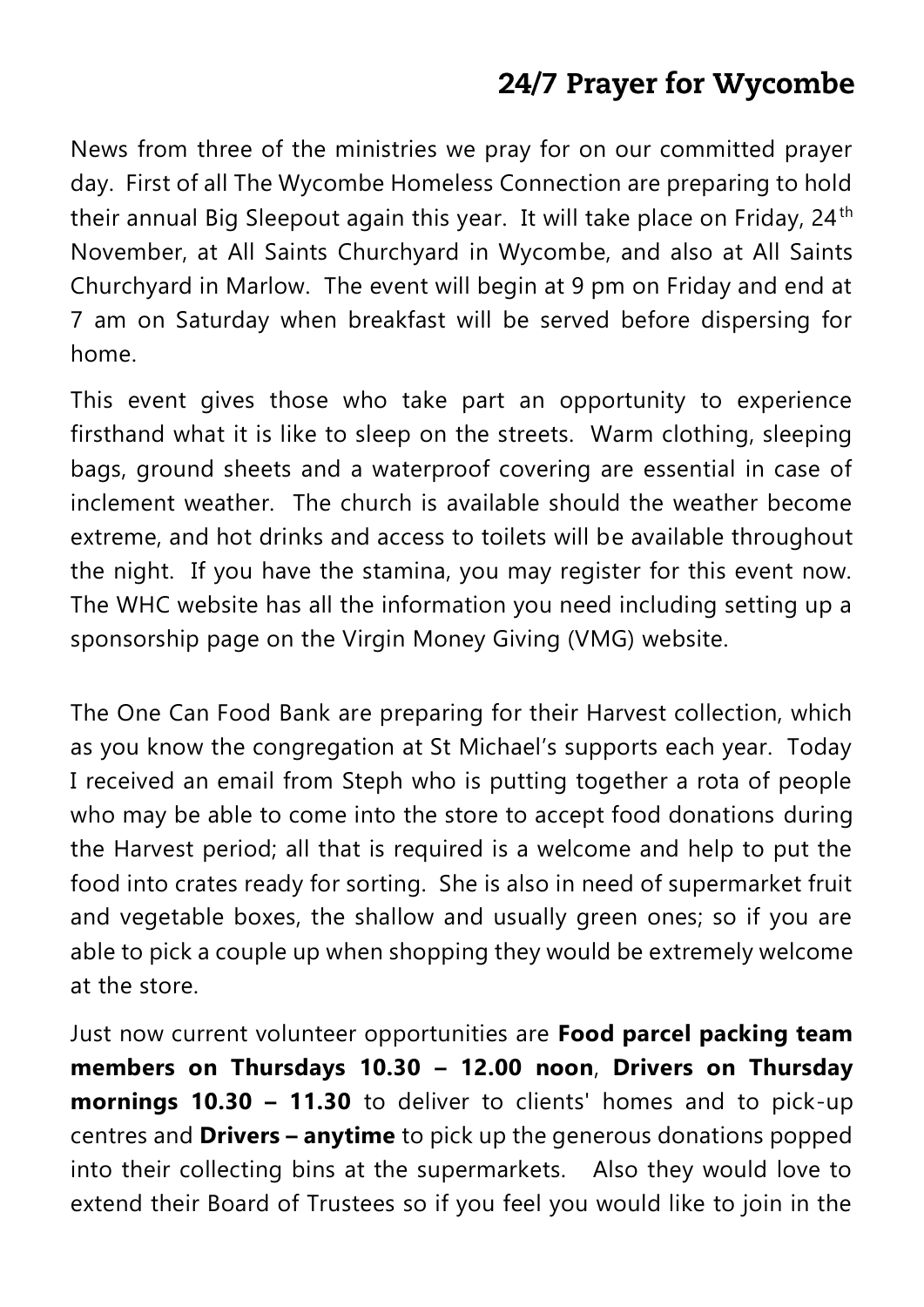overall governance, monitoring and strategy of the charity do get in touch for an informal chat.

I delivered some clothes to Jo Preston today and she intimated that the Dorcas Project would be organising Christmas gifts for the children again this year and that these gifts would almost certainly include books, puzzles, colouring books and pencils. Please watch the Church Notices as I will be giving more information about this in the weeks ahead as soon as a final decision is made.

Our committed prayer day this month is on Monday, October 9<sup>th</sup>, from 8 am to Tuesday at 8 am. The prayer space will be set up in Church House with all the usual facilities in place. Prayerfully consider signing up for one hour bringing the town of Wycombe, and the ministries working hard to make a difference to those in the greatest need, before our Lord. The sign-up sheet and the Prayer Points for the month can be found on the table at the back of the church. Thank you.

### **Yvonne Cook**

## **Nearly-New/Good Jumble Sale** At Hughenden Village Hall On Saturday 28th October from Noon - 3.00 pm (no books please)

Our grandson Matthew, who broke his neck some seven years ago, needs a new electric wheelchair to replace the one we purchased for him then, and which is now broken. He is unable to use a manual chair. We are fund raising, with others as a new chair will cost between £3,000 and £4,000.

Any items may be left at 156 Main Road, Naphill or be brought to the hall on the day. Thank you.

**Sheila Vesey**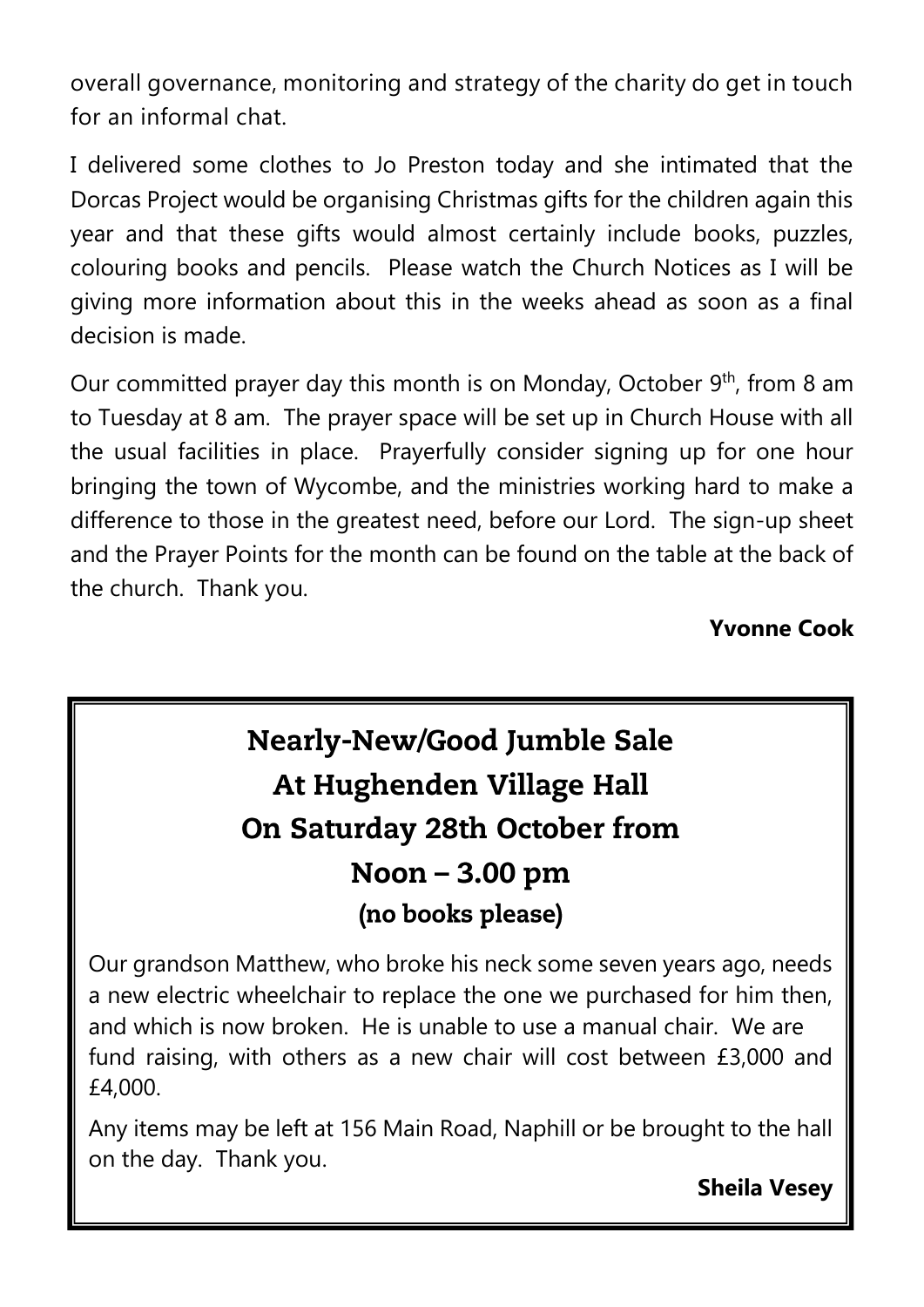## **Valley Friends**

At our July meeting our speaker, Kathy Macaulay, gave an informative talk about the National Association of Child Contact Centres which are based throughout the country, our local one, the Chiltern Child Contact Centre, being in Amersham.

The NACCC works with children from separated families and aims to help them by ensuring their safety, promoting equality and celebrating diversity, whilst being independent and impartial. Individuals are respected and confidentiality is preserved. The Centre is valued as a supportive voluntary service that shares skills by helping children and their families to achieve better outcomes. The Centre works to agreed and approved national standards so that families who use it are safe and well cared for. It is a neutral, friendly space where children can spend time with one or both parents so that parenting does not end when a partnership breaks down.

Kathy was warmly thanked for her interesting talk. For further details of the Association, telephone 07527 109363.

In August we held our Pot Luck Supper which is always a most enjoyable and sociable time. To commence our Autumn Programme Janice Still spoke to us on 'The Work of a Magistrate', from which she had just retired after 33½ years' service. All magistrates are volunteers and can serve from the age of 18. Janice explained that as early as 1361 King Henry VI introduced laws that were administered by Justices of the Peace appointed by him. In 1714 King George I decided to replace justices with magistrates to hold 'Court Sessions' in allocated areas throughout the country. Until very recently Bucks had fifteen courts, but now has only two, which means quite a lot of travelling for those who have to attend. Janice recalled interesting cases she had dealt with over the years, including amusing situations as well as some sad ones.

We divided into groups and were given details of an offender and guidelines on which to assess the treatment or punishment meted out to him, giving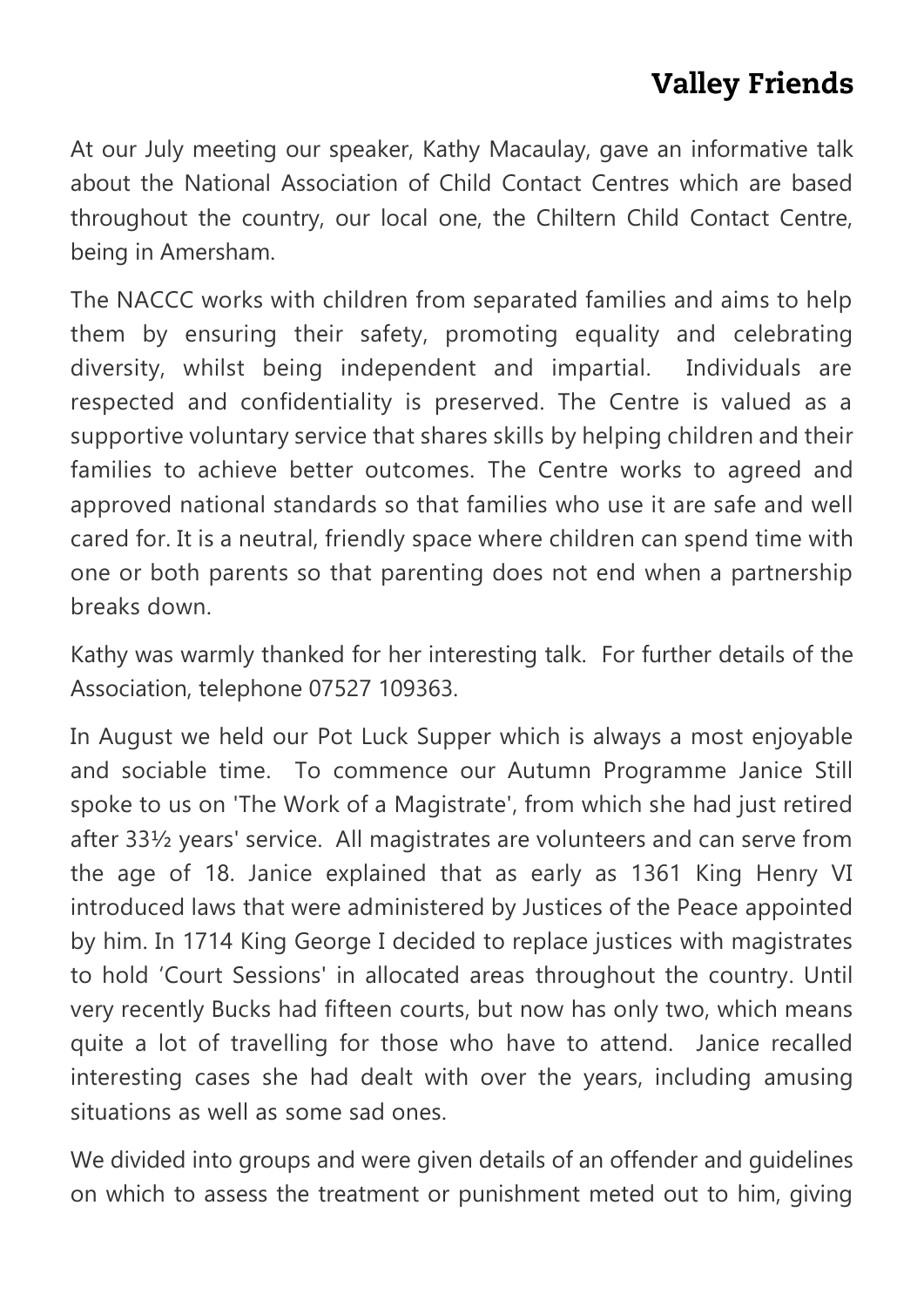reasons for our decisions. This was an enlightening exercise, enabling us to gain a better understanding of the work of a magistrate. Janice had obviously enjoyed her long career and was thanked for a very educational and happy evening.

Our recent outing to St Kathrine's at Parmoor for Afternoon Tea was most enjoyable. On October 6th we will have our 51<sup>st</sup> AGM and supper. Please bring a wrapped £4 or £5 present, a plate, dish, glass and cutlery.

### **Joan Steel**

## **Mothers' Union**

We opened our September meeting by singing the Mary Sumner prayer, kindly set to music for us by Sean Rourke. It sounded quite amazing.

Our speaker was Dinah Latham, a very inspirational lady who had been a district nurse and midwife and was now an author and trainee shepherdess. Dinah was inspired to write whilst walking her dog Harriet and her book, 'Walking Forward, Looking Back', tells of memories of her working life. We heard some hilarious stories from her early days of nursing when there were no mobile phones and she had to travel quite long distances on a bike, making sure to write where she was going on a blackboard which was displayed in her cottage window, just in case she was needed urgently elsewhere.

We said farewell to Jane Tucker who, together with Bob, her husband, is moving to Chinnor. She will attend St Andrew's church there and has promised to bring Chinnor Mothers' Union members to visit us next summer.

At our meeting at 7.30 pm on 3<sup>rd</sup> October our speaker will be the Revd. Hugh Ellis, Vicar of All Saints, High Wycombe and on 24<sup>th</sup> October there is a Coffee Morning and Bring & Buy from 10 – 12 noon. Both events are at Church House and all are welcome.

### **Kathie Faulkner**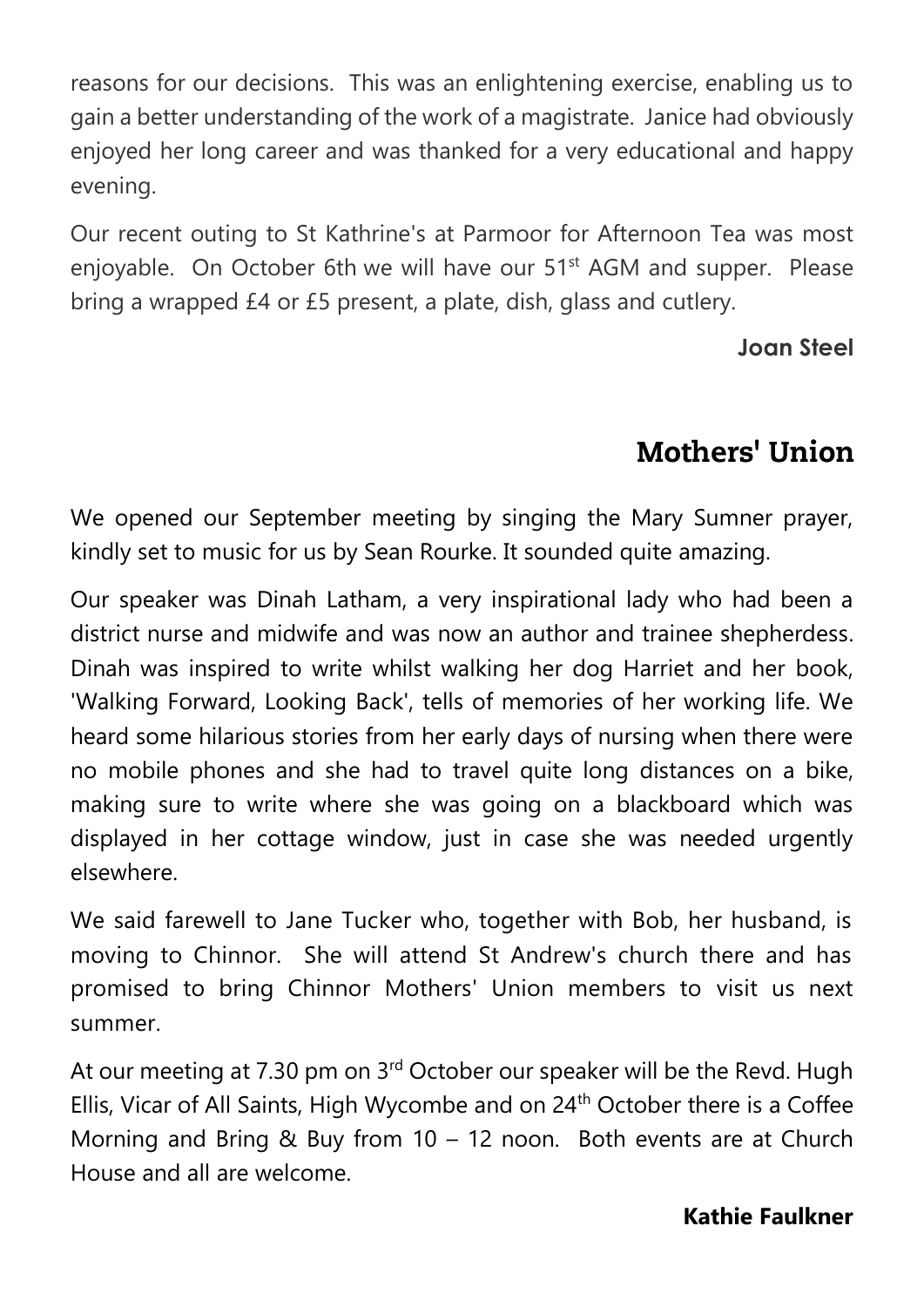## **40 Years Young!**

Clive Fairbairn's New Mozart Orchestra, which has had many associations with St Michael and All Angels over the years, is poised to celebrate its 40<sup>th</sup> birthday in October. This means that it is now several years older than Wolfgang Amadeus Mozart himself after whom the orchestra is named; Wolfgang died aged only 36!



When the New Mozart Orchestra gave its inaugural concert in London in 1977, Classical Music magazine's reviewer wrote: 'This was the most impressive debut of recent years; it deserves to last'. And so it has! Critical acclaim in all the national press has been echoed by the many great artists who have performed with it, including John Lill: '...sincere gratitude to the orchestra which,

under your sympathetic direction, afforded me marvellous and inspiring support in the Piano Concerto.'

Since it diversified into outreach activities twenty years ago, the NMO has contributed significantly to literally tens of thousands of children's discovery of orchestral music in Bucks and neighbouring counties, through its concerts in schools. These have been funded by, amongst others, Arts Council England and The Rothschild Foundation.

On 26<sup>th</sup> October the 40<sup>th</sup>Anniversary Concert will feature music by Mozart, Tchaikovsky and Copland and, since it is taking place in London, Frank Hawkins, who is chairman of its trustees, is organising a coach and will supply tickets. Please call him on 01494 565050.

### **Clive Fairbairn**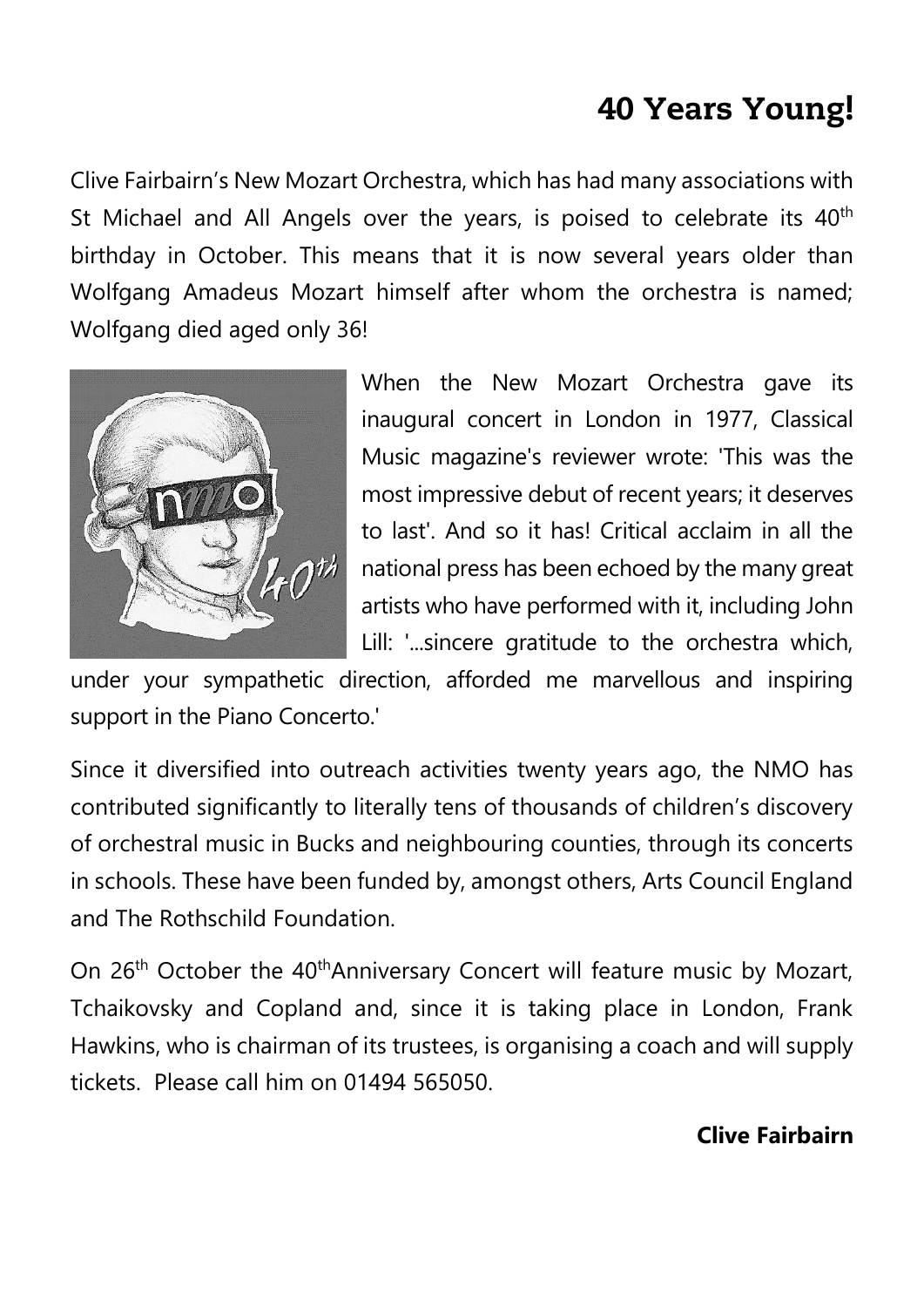### **Angels and Vapour-Trails**

Silken tresses trail in the jet-stream. Clouds like angel wings that Blake might dream and draw drift across the sky.

Climbing up the track by new-sown wheat green and neat in regimented rows I puff frosted breath into blue autumnal light.

Above the clouds silvery specks leave vapour-trails. Two lines converge and cross scribing a cancellation sign vast across the sky, a vicious double gash as if to say: "Your angel-fancy we deny, Thus! And thus! Just a Boeing going home, An Airbus passing by, A layer of thin drift-cloud That we aircraft over-fly".

The vapour-trails and silver specks have gone. And still I gaze as angel flocks fly on.

> Ron Cretchley 18.11.96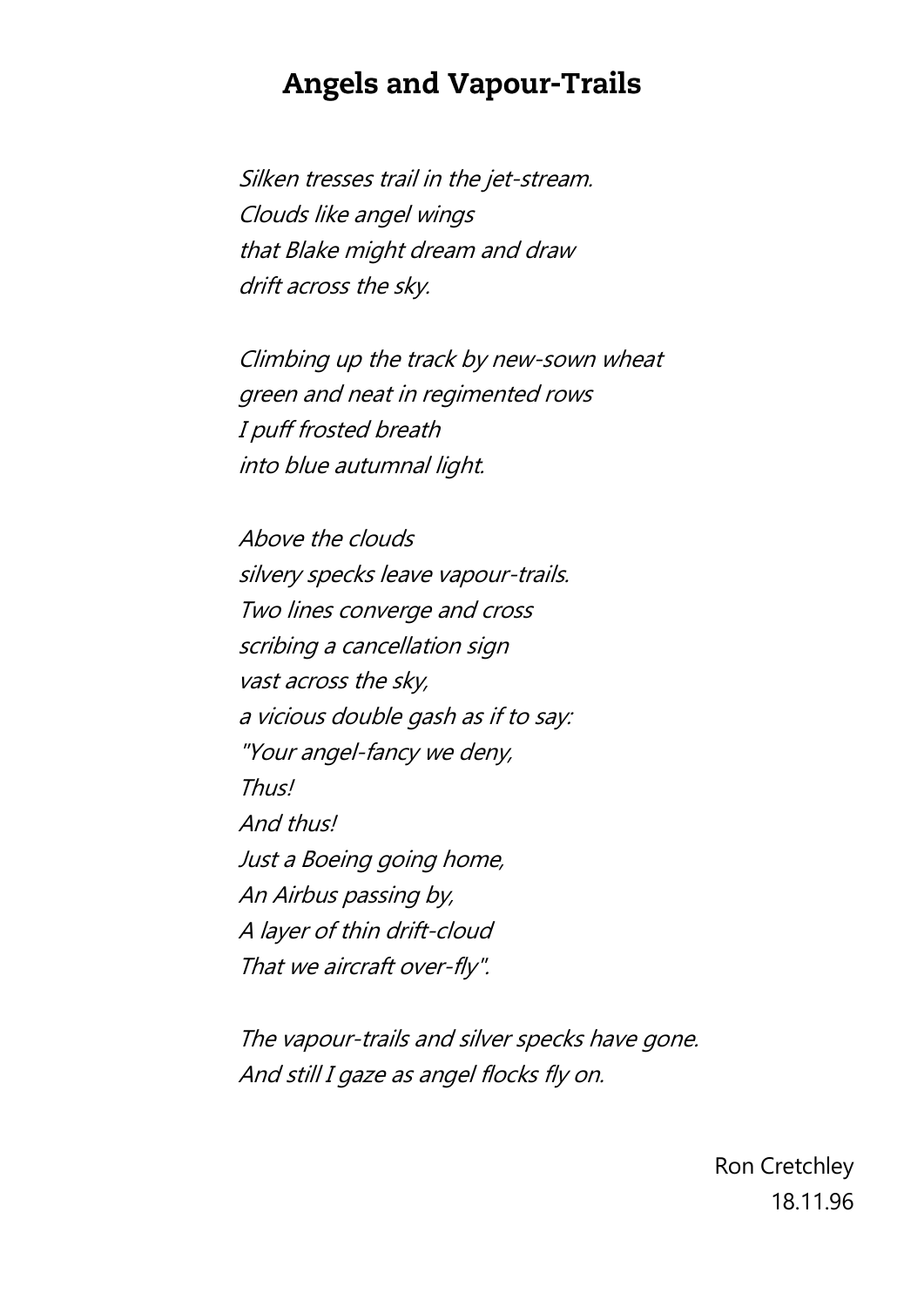## **Good Companions**

The next meeting of the Good Companions' Club is on Thursday, 5<sup>th</sup> October when we shalll be entertained by 'The 3's Singers'. We meet in Hughenden Village Hall at 2.15 pm, have tea and cakes and a raffle for which members are asked to bring a prize.

New members are always welcome.

**Sheila Vesey**

## **Hughenden Valley Apple Juice**

If you have a surplus of any sorts of apples, you can bring them in bags to Hughenden Shop to be taken to pressers where the juice will be bottled for sale in the shop. Everyone who donates will get a complimentary bottle. More information from Louise on 07909 527990.

### **Church Flowers for Harvest Festival**

We will be decorating the church on Saturday,  $30<sup>th</sup>$  September ready for Harvest Festival on Sunday,  $1<sup>st</sup>$  October. It would be lovely to see some new faces joining the regular team. You don't have to be an expert flower arranger as a simple arrangement in a vase or jug, offered with love, will look beautiful. Do come and help and if you need any information please phone me.

> **Jean Godfrey HW 522198**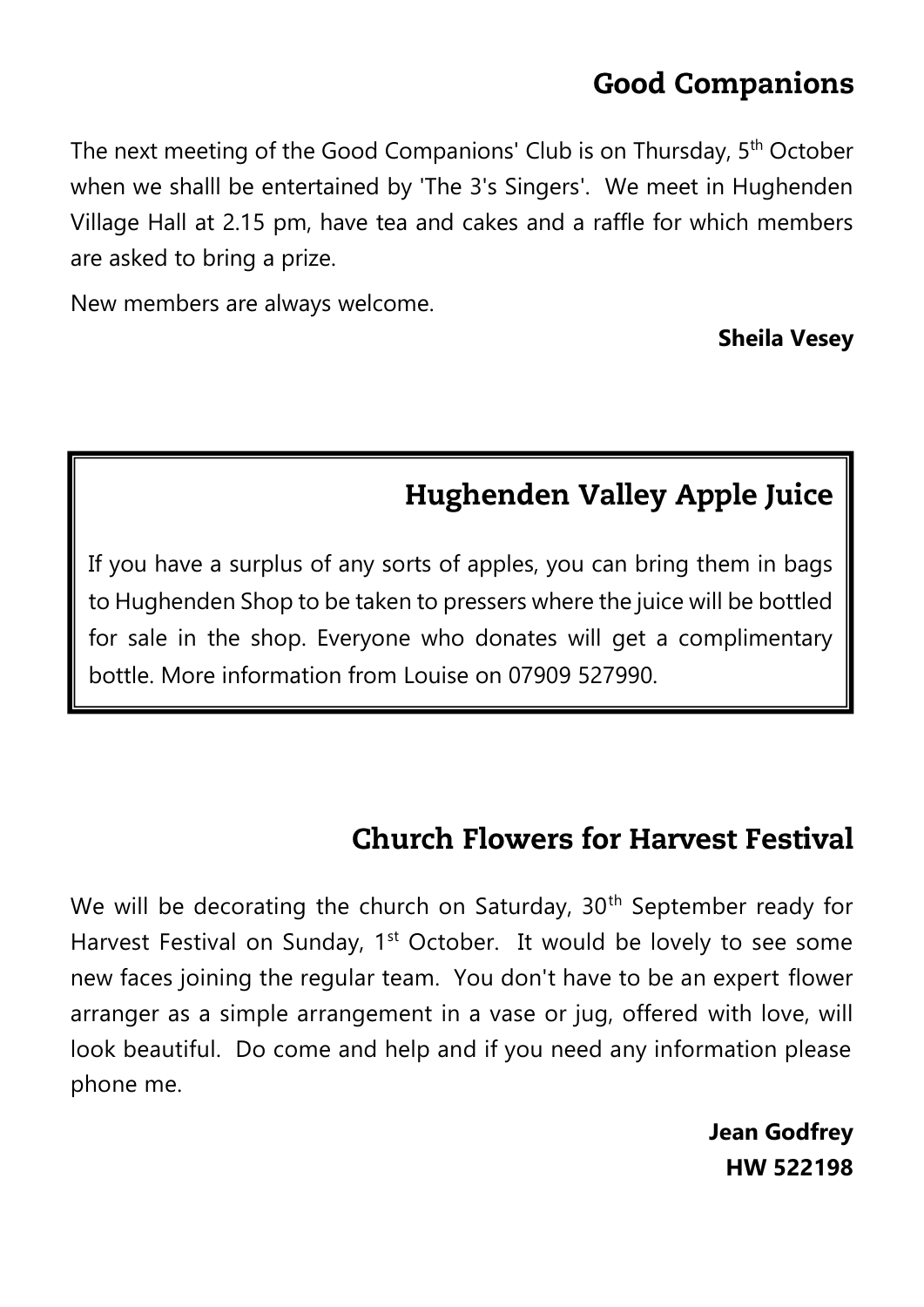## An Invitation: Come To Our Best Ever Big Sleepout

Wycombe Homeless Connection is ten years old, and so we're inviting you to come and get a taste of what it's like to sleep rough – and to raise vital funds for our work. Please save the date in your diary: **Friday 24th November**. It will take place in the church yards of All Saints Churches in High Wycombe and Marlow, and will be staffed by volunteer security marshals and tea-makers. Come and join us! Check out our website for more information.

### **Vickie Morrish**

Communications Officer Tel: 01494 447699 - www.wyhoc.org.uk

## Who is that behind the Curtain?

Have you ever noticed the figure in a niche on the right-hand side as you go through the curtain into the North Chapel in Hughenden Church and wondered who it is? The following is an extract from the Church History booklet which gives a little more information:



In the south west corner of the chapel is a recumbent figure of a shrouded monk, as the tonsure indicates. He was also a priest, as is seen from the incised consecration crosses and in the hollow of the breast bone is a minute human figure, symbolising the soul leaving the body. It is evidently ancient, having been defaced by the Puritans so that we now have no idea whose memorial it is.

It is also interesting as a sculpture. Very few nude figures were made so early as this one and yet the detail of the carving on the arms, legs, collar bone, etc are clearly the work of a great sculptor who had made a close study of human anatomy.'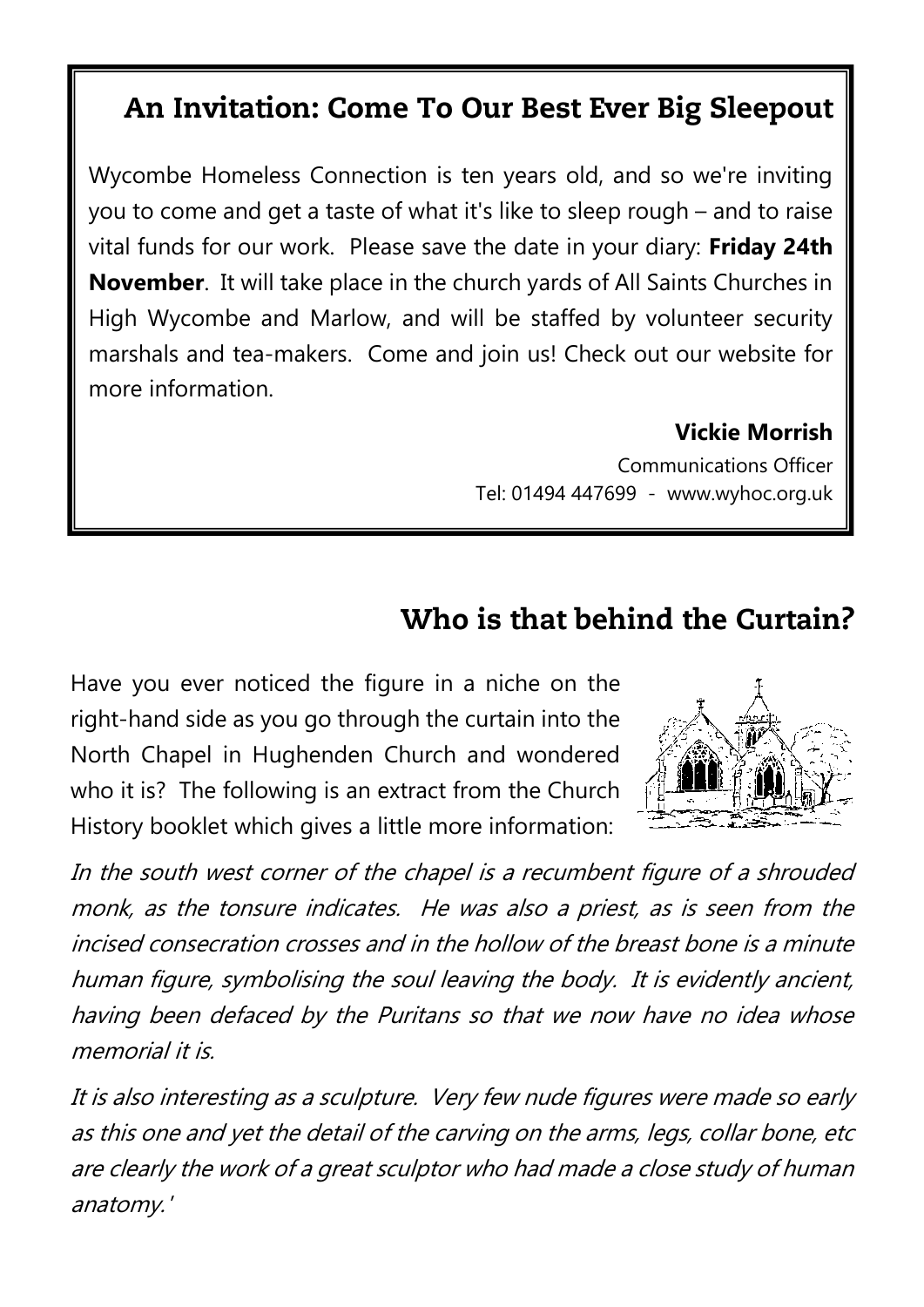So we are no wiser as to **who** he is. Perhaps he was a monk who once lived in Church House a long time ago. As there has been a church on this site for over 900 years, he could be very, very old.

### **Sylvia Clark**

## **October Recipe**

### **Syrup Hollygog Pudding**

This is an ancient Oxfordshire recipe and was said to have been on the menu at Oxford University somewhere in the twelfth century. It probably had honey in it in those days as Golden Syrup did not appear in our shops until the late eighteen hundreds. It's a good pudding for a cold day!



**Ingredients** 8 oz plain flour 4 oz butter or lard 4 tblsps Golden Syrup, warmed ½ pt milk 3 tblsps water Pinch of salt

#### Method

Rub the fat into the sieved flour and salt until it is like fine breadcrumbs. Add the water to make a pastry-like dough. Roll out the dough into a rectangle and spread with the warmed syrup. Roll it up and place in a buttered deep dish. Pour the milk over the rolled up pudding and bake in the oven at Mark 6/400F/200C for about 35 to 40 minutes. Serve with custard or crème fraiche if desired.

### **Ann Way**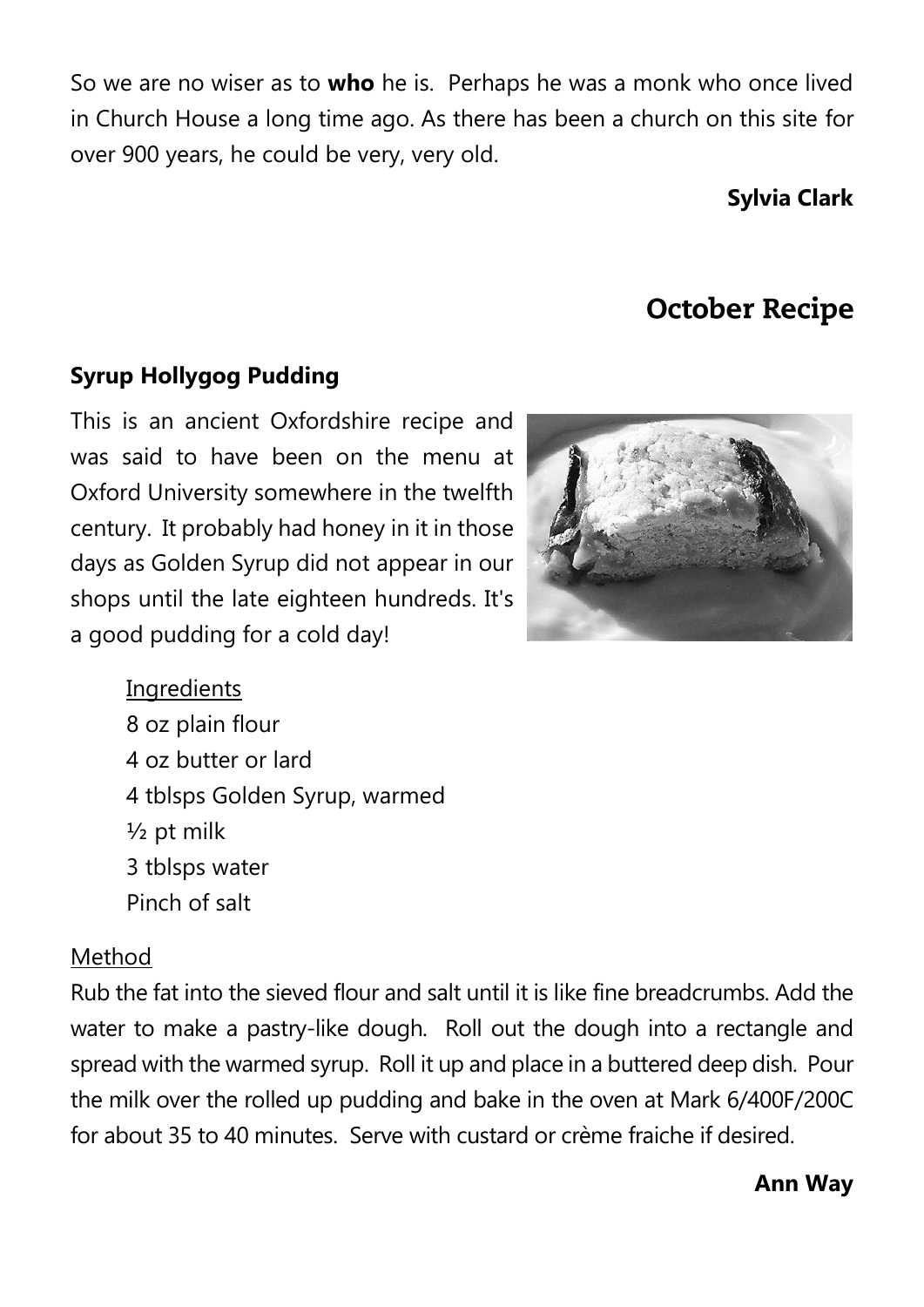## The prescription you can't get at the chemist...



As you get older, you should be given a dog on prescription. That is the unlikely finding of a recent study at Cambridge University and the University of East Anglia.

The researchers found that owning or walking a dog was one of the most effective ways to beat the usual slowing-down in later life. It seems that elderly people who own a dog are active for at least 30 minutes

a day more than their counterparts with no dog.

And when it rains or is cold outside? No problem – for the study also found that older people with dogs were far less impacted by weather, and that they went ahead with walking – rain or shine, wet or dry. Overall, their physical activity even on miserable days was 20 per cent higher than those without pets.

The researchers confess: 'We were amazed to find that even on the coldest, wettest and darkest days, dog walkers were more physically active and spent less time sitting than did the non-dog owners on the long, sunny and warm days of summer.

Thus, the team has suggested that dog ownership or community schemes for dog walking could be prescribed to older people by their GPs.

### **from The Parish Pump**

I can't see the NHS providing dogs on prescription, but how about dog walkers in the parish inviting non-dog walkers to join them on their walks? Would this mean lots of super-fit people? Ed.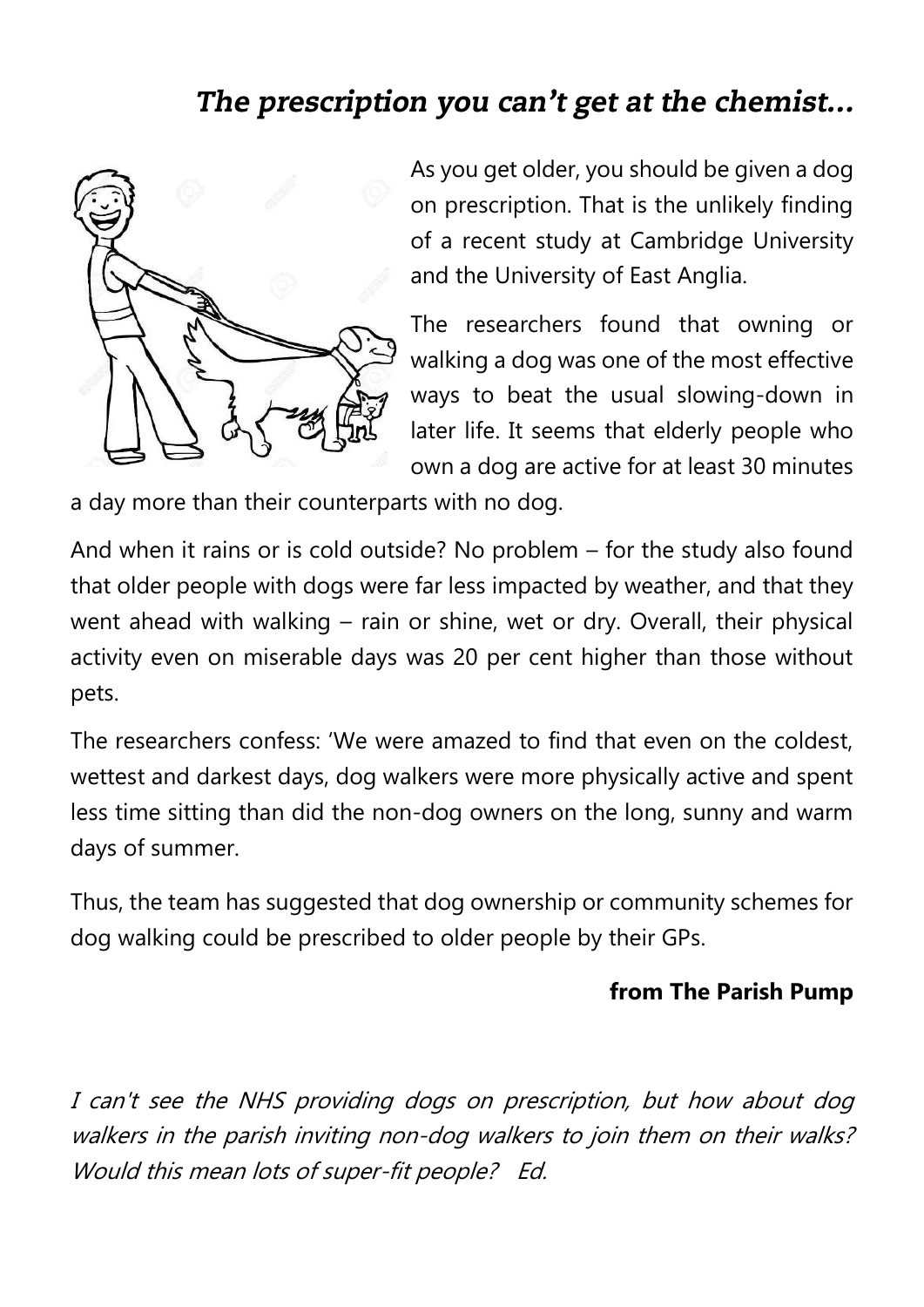# **Cornelia Mayer Presents The Magic of the Strings**

## **Viennese Zither Classics** and Music from The Third Man



## **Friday 24th November at 7.30pm**

Church House, St Michael and All Angels Hughenden, HP14 4LA Tickets £10 or £15 on the door [petergieler@gmail.com](mailto:petergieler@gmail.com) - 01494 562473

Cornelia Mayer of Vienna is one of the most renowned zither players of our time. Her broad repertoire with the Viennese zither has brought her solo performances at the Musikverein in Vienna, the New Year's Day Concert in Nürnberg, performances for the Anglo-Austrian Society in the United Kingdom as well as many other venues. She was jointly responsible for establishing the Viennese Zither in the UNESCO Convention for the Safeguarding of the Intangible Cultural Heritage in Austria.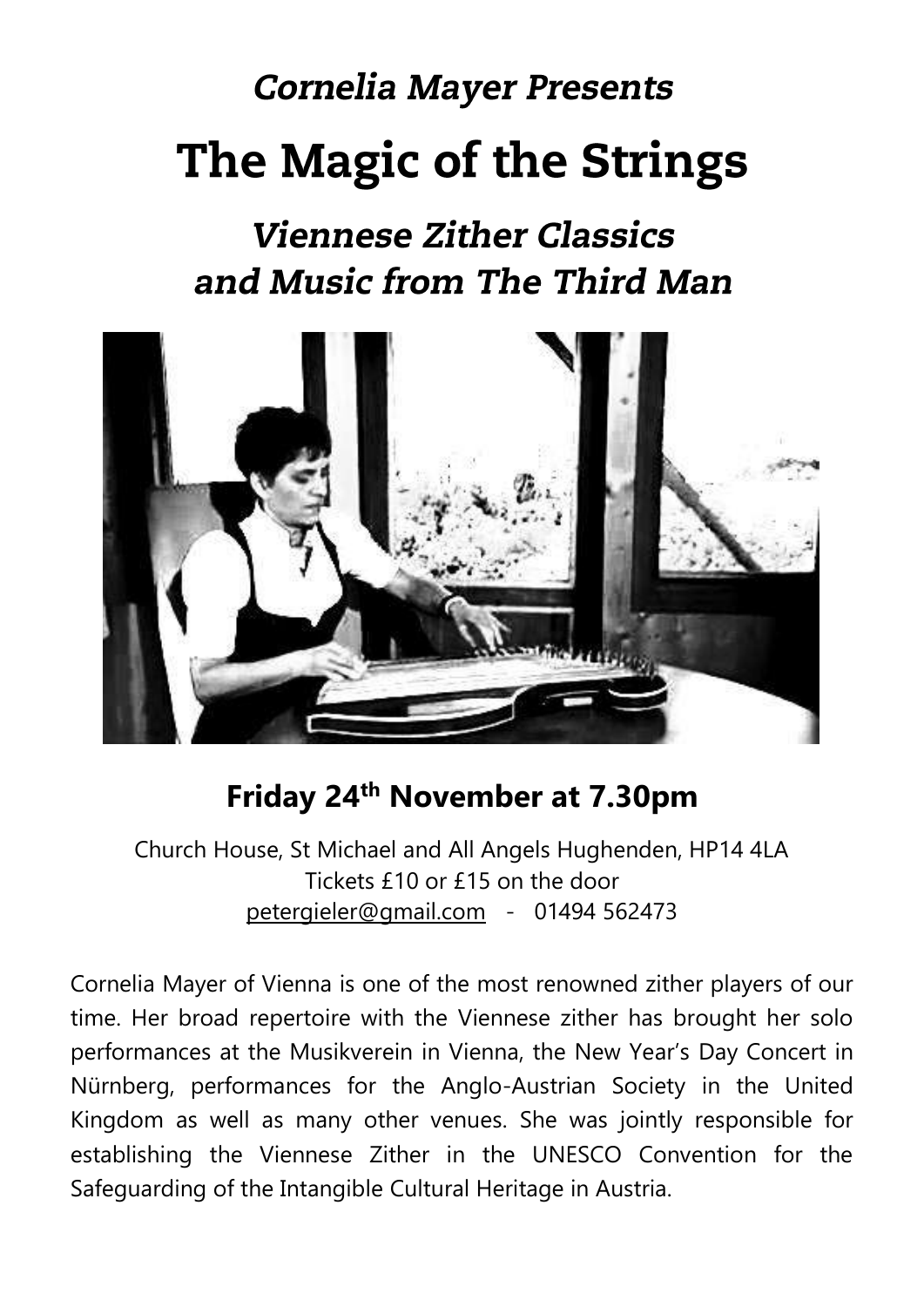## **News from Christians in the Community**

We've had our committee meeting to discuss events leading up to Christmas. The first one will be a Coffee/Tea Morning to be held at the Naphill Methodist Church on Saturday 4<sup>th</sup> November from 10am until 12 noon. As well as the usual Traidcraft, cakes and raffle stall, there may be some Christmassy items for sale. More details on all things Christmassy next time.

Just a reminder that we do run a prayer chain for people who are unwell and we keep an eye on people living near to us. Remember, we are Christians who attend local churches – St Michael and All Angels Church, Hughenden, Naphill Methodist Chapel and the King's Church, High Wycombe.

### **Norma Clarke**

## **Thank You**

In our Intercessions each week we have been praying for Ciara Lowe and the following message has been sent by her family:

**Thank you** from all of us for your kind thoughts and prayers throughout the last few months. It has been a worrying time for the whole family. However, Flynn Thomas James made a very quiet entrance into the world, rather early at 34/35 weeks, but at a decent weight of 6lbs 2ozs. He is doing very well and is very calm, so Mum is grateful for that. He arrived at two minutes to midnight on 2nd September, a day before his Mum's birthday and five minutes before his Uncle William's. Again, thanks to you all.

**Hazel and David Lowe, Daddy Jamie and Mummy Ciara**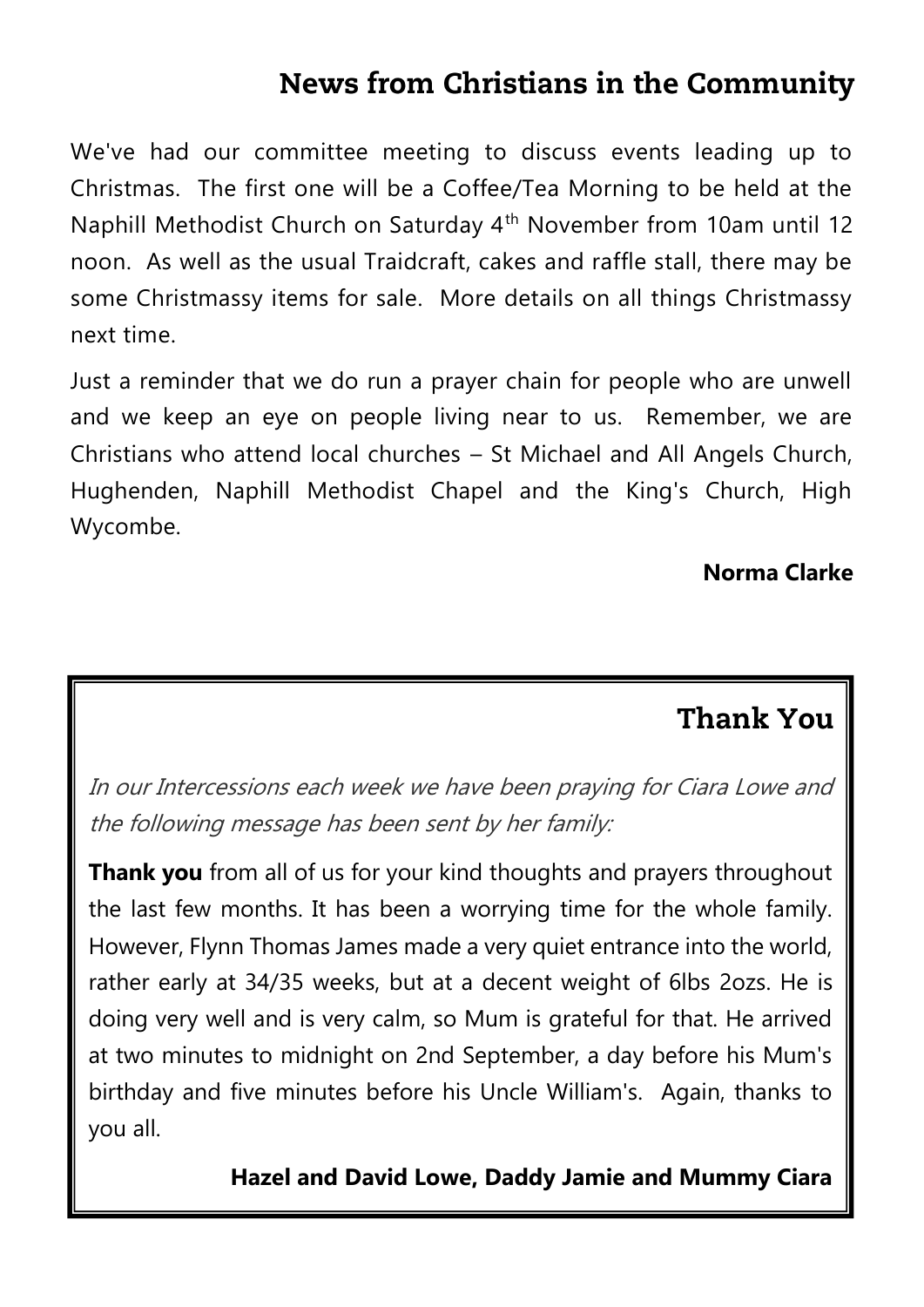# **FISHEYE FILM FESTIVAL** comes to Hughenden Valley Village Hall



**We Bought A Zoo (PG)**

**Friday 20th Oct**

**Doors open - 6pm**

**Film Start - 7pm** 

**Set in Southern California, a father moves his young family to the countryside to renovate and re-open a struggling zoo.**

## Adults £4 and Children free **Tickets – <https://www.ticketsource.co.uk/event/201368>**

The Village Shop will be supporting the event by serving cinema style refreshments from 6pm. Tables and chairs provided but children can bring bean bags and cushions if they wish.

Please R.S.V.P. simonkearey@gmail.com, 07956 183262 if you can come so that we know how many to cater for. Thank you.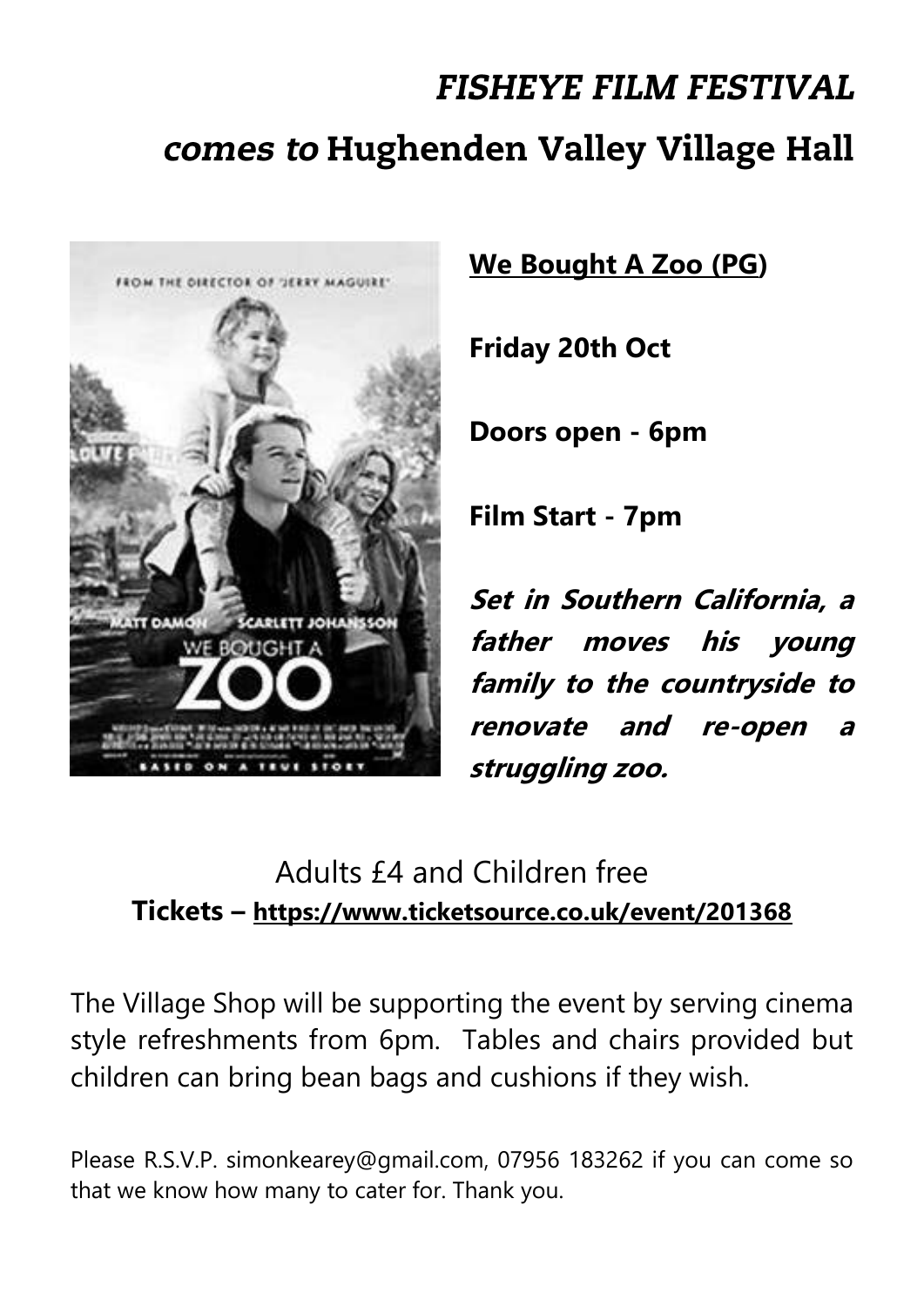## **Floodlighting Dedications**

Floodlighting dedications for October are for:

| 22 - 28 October   | Alan Jaycock and his family are remembering<br>with much love dear Margaret, particularly on 24             |
|-------------------|-------------------------------------------------------------------------------------------------------------|
| $22 - 28$ October | October, the 80 <sup>th</sup> anniversary of her birth.<br>Penny Wright is celebrating 10 years of marriage |
|                   | to her beloved husband David, a kind and gentle<br>man, on 26 October.                                      |

If you have special occasions to mark, why don't you dedicate the flood-lighting? Your dedication can be for anything within reason, remembering loved ones, birthdays, anniversaries, weddings, new babies - or just for the joy of being alive!

### **Lin Smit**

## From the Parish Registers

### **Holy Matrimony**

Saturday, 2<sup>nd</sup> September: Dominic Alexander Lowe to Chloe Jade Atherton

### **The Departed**

10<sup>th</sup>:  $14 + 71 = 85$ 

| Joan Hopkins, aged 98<br>Phyllis Franklin, aged 82<br>Kenneth Braisher<br>Peter Seward, aged 82 | Scott Mynors, aged 43<br>Brenda Rogers, aged 85<br>Peggy Rose, aged 92 |
|-------------------------------------------------------------------------------------------------|------------------------------------------------------------------------|
| <b>Communicants</b>                                                                             |                                                                        |
| <b>Sundays</b>                                                                                  | <b>Weekdays</b>                                                        |
| August<br>$20^{th}$ : 32 + 35 = 70<br>$27^{th}$ : 26 + 56 = 82                                  | $24th$ St Bartholomew 6                                                |
| <u>September</u><br>$3^{rd}$ : 19 + 35 = 54                                                     |                                                                        |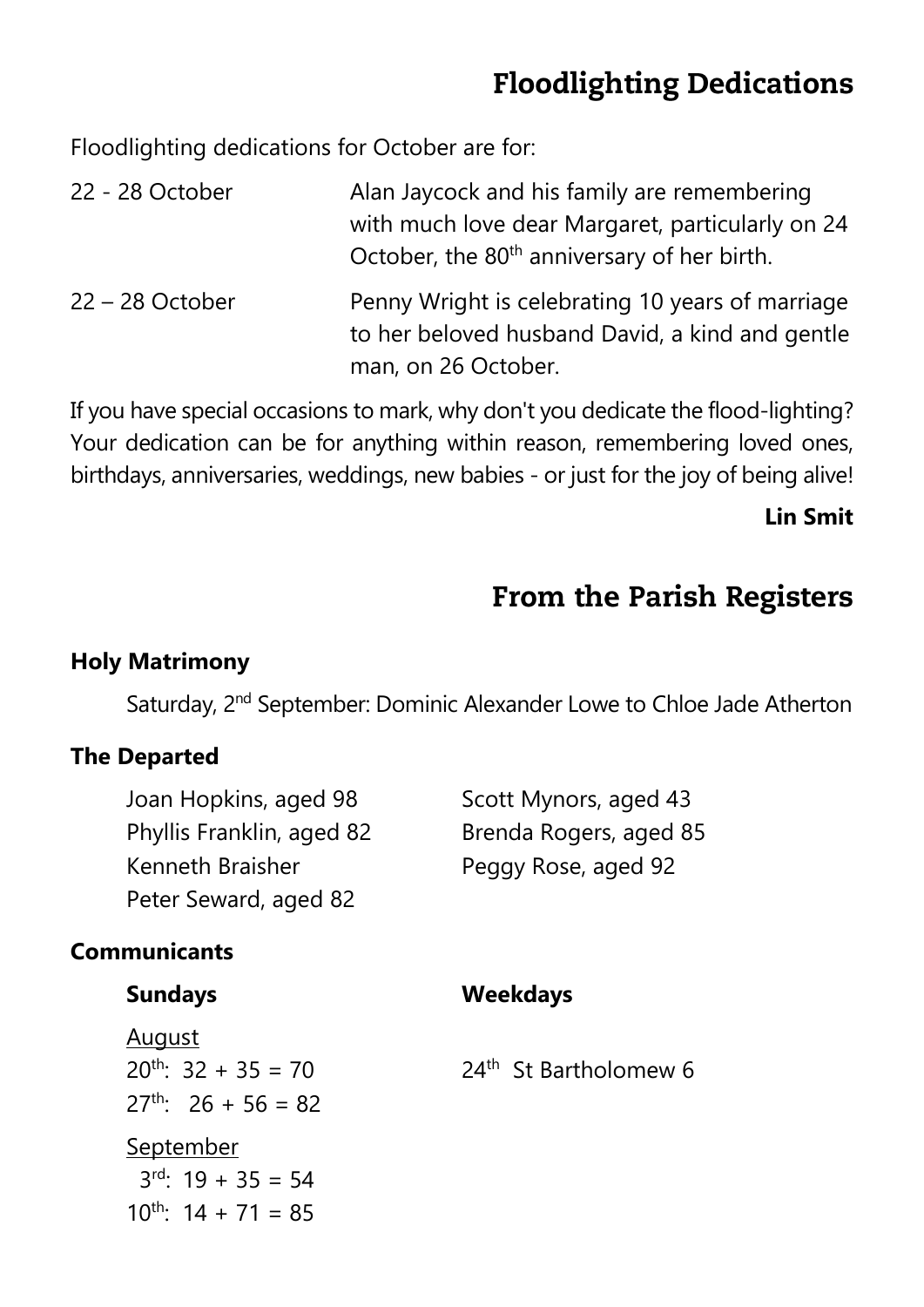## **Regular Meetings and Organisations**

### **Friendship Morning**

This is a get together in Church House on the third Thursday each month at 10.30 am. It is primarily for those who are bereaved, who live



on their own and for those who are lonely. The emphasis is very much on companionship and the atmosphere is light and cheerful. Please contact Penny Austin on 01494 529596 if you think this is for you.

#### **Babies & Toddlers @ St. Michael's**



Babies and Toddlers @ St. Michael's meets every Thursday in term time from 9.30 - 11.30 am in the North Room. Come for chat, play, craft and refreshments. Included, every second Thursday of the month, will be 'Tiny Tots', a time

of fun worship in Church. For details contact Helen Peters – [helen.peters@peters-research.com](mailto:helen.peters@peters-research.com)

#### **House Groups**

A variety of house groups meet throughout the week: for days and times, or for further information contact Revd. Keith Johnson, HW 257569.

#### **Young People's Groups @ St Michael & All Angels**

| $CYFA$ (School years $10+)$ -           | Alternate Sunday evenings in term time. |
|-----------------------------------------|-----------------------------------------|
| FLASH (School years 7-9) -              | Monthly Sunday evening in term time.    |
| AWESOME AND ACTIVE<br>$\qquad \qquad -$ | Monthly Sunday teatime in term time.    |
| (AAA) (School years 4-6)                |                                         |

For dates of meetings for all groups and further details contact Rebecca Hawes - [rebecca@wycombeyfc.org.uk](mailto:rebecca@wycombeyfc.org.uk)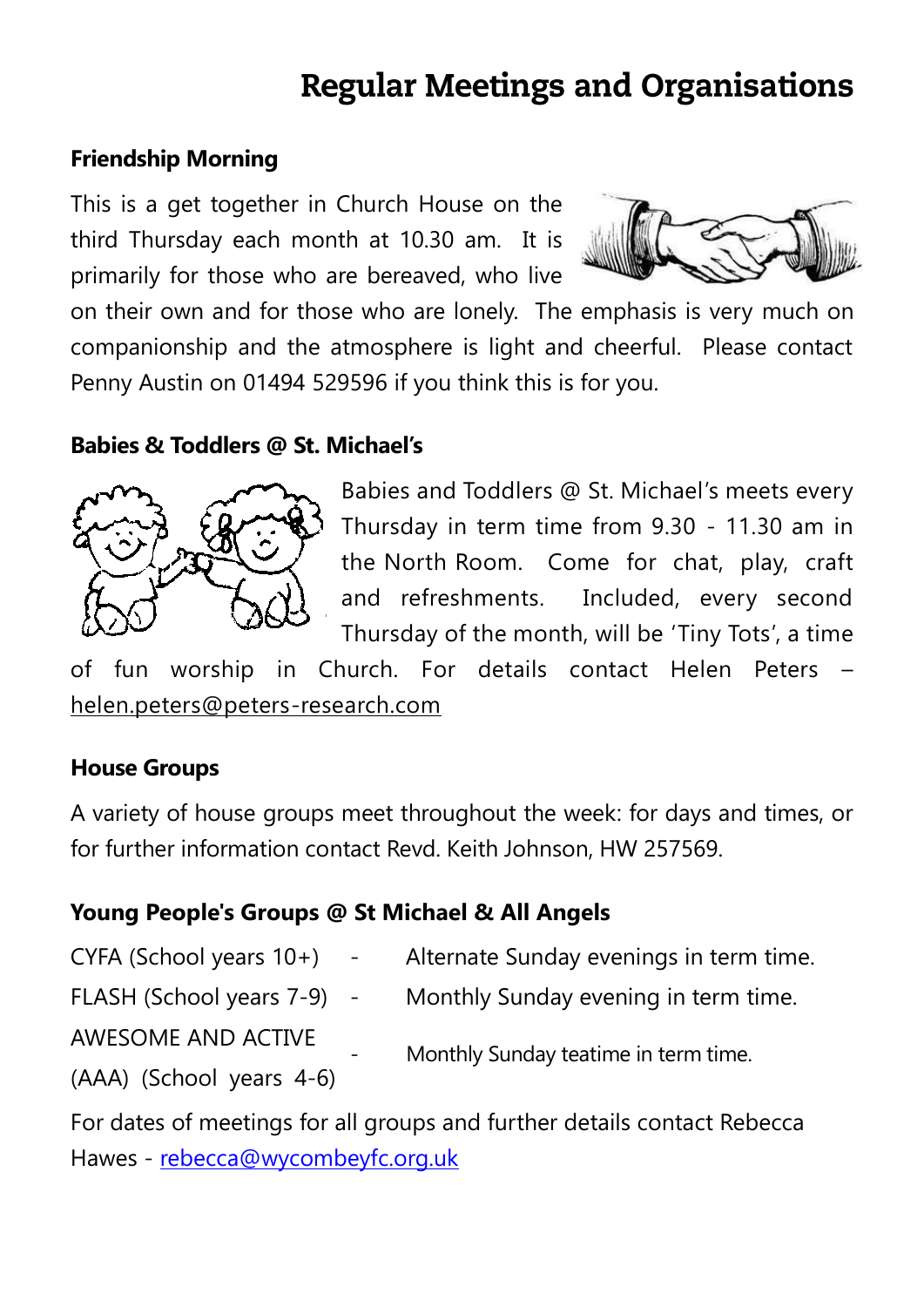## **October Calendar**

| Sun    | $\mathbf{1}$ | <b>Sixteenth Sunday after Trinity - Harvest Festival</b> |
|--------|--------------|----------------------------------------------------------|
|        |              | 8.00 am Holy Communion (said)                            |
|        |              | 9.00 am Sung Communion                                   |
|        |              | 10.45 am Informal Family Service with JC Club            |
|        |              | 6.00 pm Evensong (Book of Common Prayer) (no sermon)     |
| Mon    | 2            | 10.30 am Visiting bellringers: Bell Tower (3 hours)      |
| Tue    | 3            | 7.30 pm Mothers' Union: Church House                     |
| Wed    | 4            | 1.00 pm Knit and Natter: Church House                    |
|        |              | 7.30 pm Alpha Course: Church House                       |
| Thu    | 5            | 9.30 am Toddler Group: North Room                        |
| Sat    | 7            | 11.15 am Visiting bellringers: Bell Tower (1 hour)       |
| Sun    | 8            | <b>Seventeenth Sunday after Trinity</b>                  |
|        |              | 8.00 am Holy Communion (said)                            |
|        |              | 9.00 am Mattins (Book of Common Prayer)                  |
|        |              | 10.45 am Family Communion with JC Club                   |
|        |              | 6.00 pm Evensong (Book of Common Prayer) (no sermon)     |
| Mon    | 9            | 8.00 am 24 hours of prayer for High Wycombe: Church      |
|        |              | House                                                    |
|        |              | 2.00 pm Renewal of Wedding Vows, Adrian and Diane        |
|        |              | Plowman                                                  |
| Wed 11 |              | 10.30 am Visiting bellringers: Bell Tower (3 hours)      |
|        |              | 7.30 pm Alpha Course: Church House                       |
| Thu    |              | 12 9.30 am Toddler Group: North Room                     |
|        |              | 10.30 am Tiny Tots' Service: Church                      |
|        |              | 3.30 pm Messy Church: Cryers Hill Methodist Church       |
| Sat    | 14           | 8.30 am Womens' breakfast: Church House                  |
|        |              | 10.00 am Visiting bellringers: Bell Tower (1 hour)       |
|        |              | 4.45 pm Visiting bellringers: Bell Tower (90 minutes)    |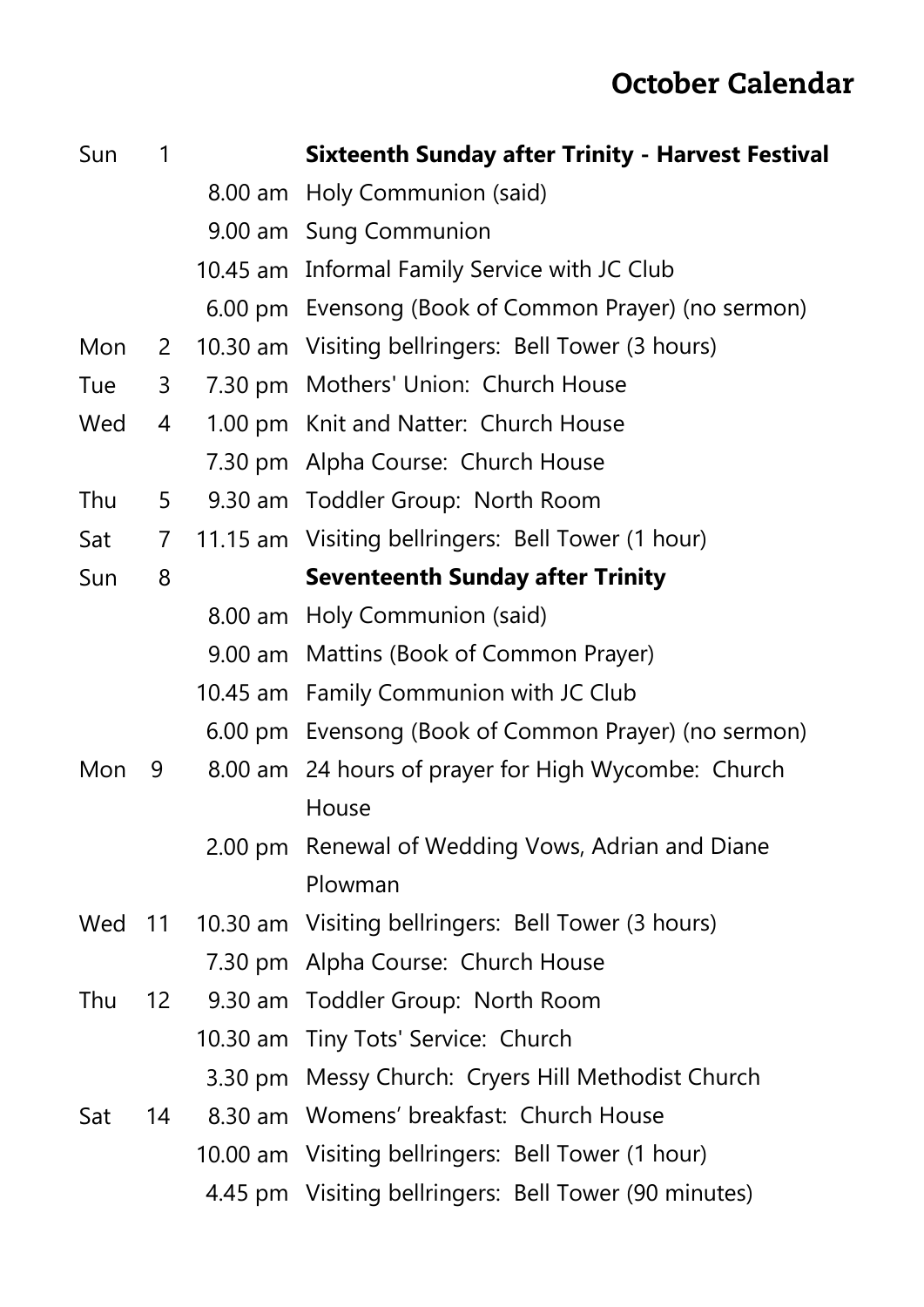| Sun    | 15 |                                        | <b>Eighteenth Sunday after Trinity</b>                        |  |
|--------|----|----------------------------------------|---------------------------------------------------------------|--|
|        |    |                                        | 8.00 am Holy Communion (said)                                 |  |
|        |    |                                        | 9.00 am Sung Communion                                        |  |
|        |    |                                        | 10.45 am Service of the Word                                  |  |
|        |    |                                        | 6.00 pm Evensong (Book of Common Prayer) (no sermon)          |  |
| Wed 18 |    |                                        | <b>Luke the Evangelist</b>                                    |  |
|        |    |                                        | 10.00 am Holy Communion                                       |  |
|        |    |                                        | Hughenden Primary School Harvest Festival: Church             |  |
|        |    |                                        | 7.30 pm Alpha Course: Church House                            |  |
| Thu    | 19 |                                        | 9.30 am Toddler Group: North Room                             |  |
|        |    |                                        | 10.30 am Friendship morning: Church House                     |  |
| Fri    | 20 |                                        | 10.30 am Visiting Bellringers: Bell Tower (3 hours)           |  |
| Sat    | 21 |                                        | 10.30 am Interment of ashes: Pat Kimber                       |  |
|        |    |                                        | 1.00 pm Wedding: Christopher Austwick and Victoria Jarrett    |  |
| Sun    | 22 | <b>Nineteenth Sunday after Trinity</b> |                                                               |  |
|        |    |                                        | 8.00 am Holy Communion (said)                                 |  |
|        |    |                                        | 9.00 am Mattins (Book of Common Prayer)                       |  |
|        |    |                                        | 10.45 am Family Communion with JC club                        |  |
|        |    |                                        | 6.00 pm Evensong (Book of Common Prayer) (no sermon)          |  |
| Mon    | 23 | $11.30$ am                             | Renewal of Wedding Vows: Chris and Anne Rogers                |  |
| Tue    | 24 | $10.30$ am                             | Mothers' Union coffee morning: Church House                   |  |
| Wed    | 25 |                                        | 7.30 pm Alpha Course: Church House                            |  |
| Sat    | 28 |                                        | <b>Simon and Jude, Apostles</b>                               |  |
|        |    |                                        | No celebration at Hughenden but we are cordially              |  |
|        |    |                                        | invited to join St Francis Terriers for their service at 10am |  |
|        |    |                                        | 9.30 am Visiting Bellringers: Bell Tower (3 hours)            |  |
| Sun    | 29 |                                        | <b>Last Sunday after Trinity</b>                              |  |
|        |    |                                        | 8.00 am Holy Communion (said)                                 |  |
|        |    |                                        | 9.00 am Mattins (Book of Common Prayer)                       |  |
|        |    |                                        | 10.45 am Family Communion with JC club                        |  |
|        |    | $6.00 \text{ pm}$                      | Evensong (Book of Common Prayer) (no sermon)                  |  |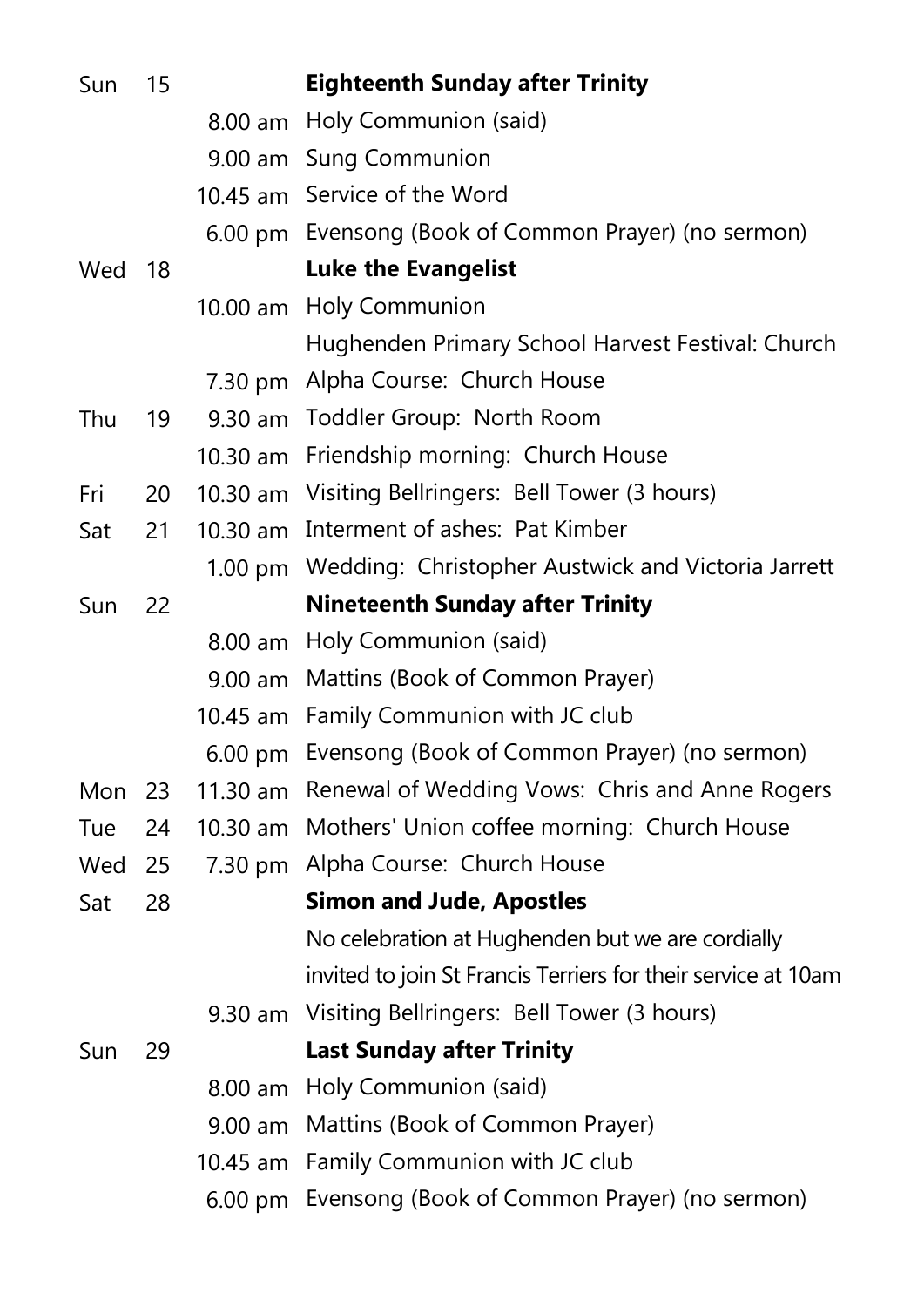## **October Lectionary**

| Date | Lesson                                                            |                     | Readers                        |                      |
|------|-------------------------------------------------------------------|---------------------|--------------------------------|----------------------|
|      |                                                                   | 8:00 am / 6:00 pm   | $9:00$ am                      | $10:45$ am           |
|      | 1 <sup>st</sup> Sixteenth Sunday after Trinity – Harvest Festival |                     |                                |                      |
|      | Ezekiel 18: 1-4 & 25-end                                          | Cathryn Carter      | Chris Tyrer                    | Eloise Godfrey       |
|      | Philippians 2: 1-13                                               | Philip Hynard       | Hilary Farrar-Hockley          |                      |
|      | Matthew 21: 23-32                                                 | Priest              | Priest                         |                      |
|      | Evensong: Psalm 124                                               |                     |                                |                      |
|      | Ezekiel 37: 15-end                                                | Beryl Doran         |                                |                      |
|      | 1 John 2: 22-end                                                  | <b>Ben Brice</b>    |                                |                      |
|      | 8 <sup>th</sup> Seventeenth Sunday after Trinity                  |                     |                                |                      |
|      | <b>Isaiah 5: 1-7</b>                                              | Lin Smit            | Roger Gee                      | <b>Frank Hawkins</b> |
|      | Philippians 3: 4b-14                                              | John Holmes         | <b>Hazel Lowe</b>              | Diane Hawkins        |
|      | Matthew 21: 33-end                                                | Priest              | (check which)                  | Priest               |
|      | Psalm at 9.00 am: 80                                              |                     |                                |                      |
|      | Evensong: Psalm 136                                               |                     |                                |                      |
|      | Proverbs 2: 1-11                                                  | AJ or Lin Smit      |                                |                      |
|      | 1 John 2: 1-17                                                    | Susan Brice         |                                |                      |
|      | 15 <sup>th</sup> Eighteenth Sunday after Trinity                  |                     |                                |                      |
|      | Isaiah 25: 1-9                                                    | Judy Wilson         | Alan Jaycock                   | Karen Williams       |
|      | Philippians 4: 1-9                                                | Alison Stacey       | Ann Moore                      |                      |
|      | Matthew 22: 1-14                                                  | Priest              | Priest                         |                      |
|      | Evensong: Psalm 139                                               |                     |                                |                      |
|      | Proverbs 3: 1-18                                                  | Louise Stallwood    |                                |                      |
|      | 1 John 3: 1-15                                                    | <b>Emily Bailey</b> |                                |                      |
|      | <b>18<sup>th</sup> Luke the Evangelist</b> Isaiah 35: 3-6         |                     | 2 Timothy 4: 5-17 Luke 10: 1-9 |                      |
|      | 10:00 am Holy Communion Lin Smit                                  |                     | Alan Jaycock                   | Priest               |
|      |                                                                   |                     |                                |                      |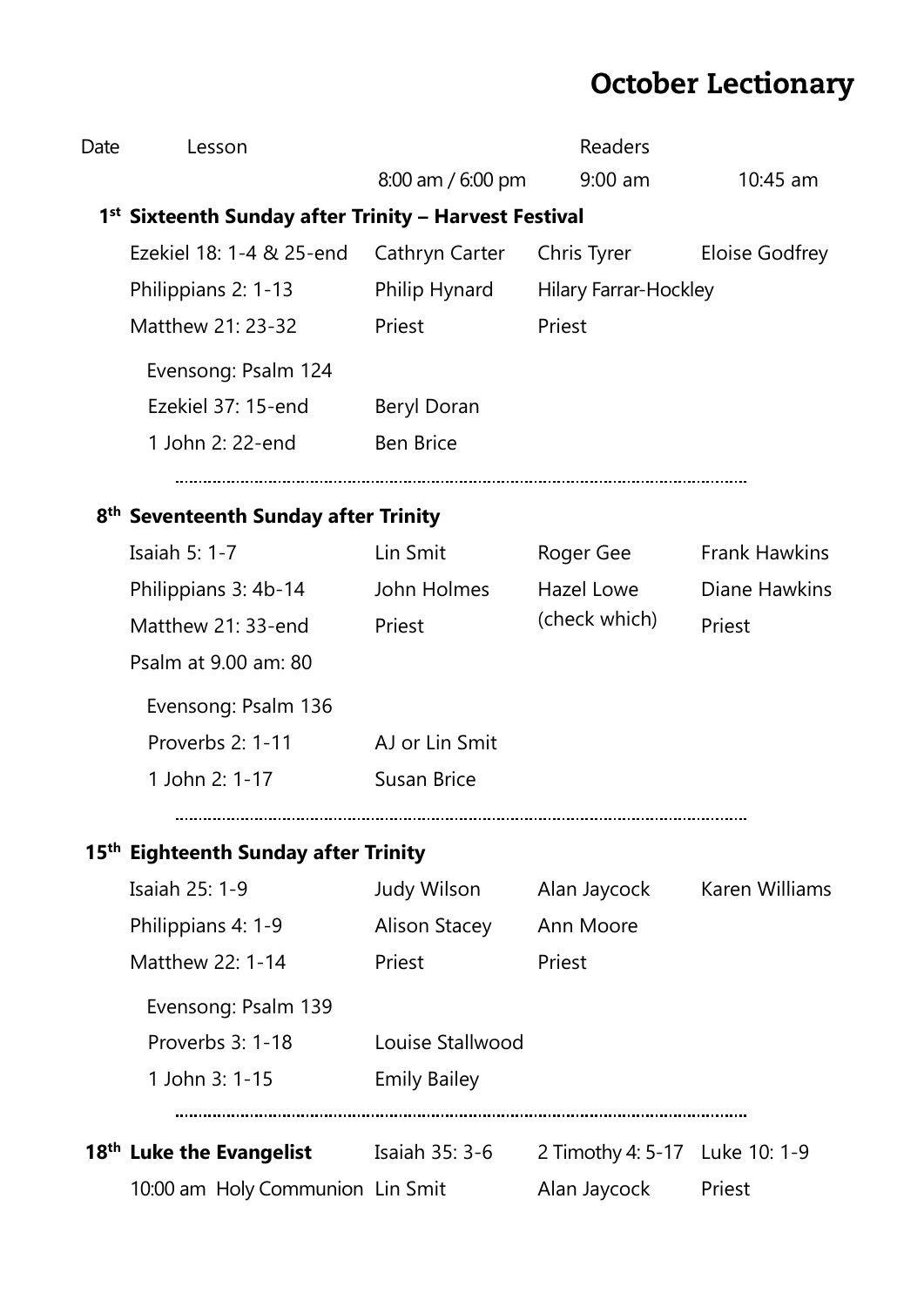### **22nd Nineteenth Sunday after Trinity**

| Isaiah 45: 1-7                             | Judy Dauncey     | Edie Sadler      | <b>Tony Sackville</b> |
|--------------------------------------------|------------------|------------------|-----------------------|
| 1 Thessalonians 1: 1-10                    | John White       | Louise Stallwood | Jacky Sackville       |
| Matthew 22: 15-22                          | Priest           | (check which)    | Priest                |
| Psalm at 9.00 am: 96                       |                  |                  |                       |
| Evensong: Psalm 142                        |                  |                  |                       |
| Proverbs 4: 1-18                           | Lin Smit or AJ   |                  |                       |
| 1 John $3:16 - 4:6$                        | Mike Morgan      |                  |                       |
|                                            |                  |                  |                       |
| 29 <sup>th</sup> Last Sunday after Trinity |                  |                  |                       |
| Leviticus 19: 1-2 & 15-18                  | Arthur Johnson   | <b>Ben Brice</b> | Sylvia Clark          |
| 1 Thessalonians 2: 1-8                     | Cathryn Carter   | Sara Badrick     | Anne Dean             |
| Matthew 22: 34-end                         | Priest           | (check which)    | Priest                |
|                                            |                  |                  |                       |
| Psalm at 9.00 am: 1                        |                  |                  |                       |
| Evensong: Psalm 119: 89-104                |                  |                  |                       |
| Ecclesiastes 11 & 12                       | <b>Ben Brice</b> |                  |                       |
| 2 Timothy 2: 1-7                           | Beryl Doran      |                  |                       |

## November 2017 Issue of Outlook

Outlook is published on the 28<sup>th</sup> of each month, except July and December. The editor for the November edition is Sylvia Clark. Items for inclusion should reach the editor by email at mag@hughendenparishchurch.org.uk

Hand-written articles should be delivered or posted to Sylvia Clark, 'Failte', Boss Lane, Hughenden Valley, HP14 4LQ.

ALL contributions to be received by 15<sup>th</sup> October please.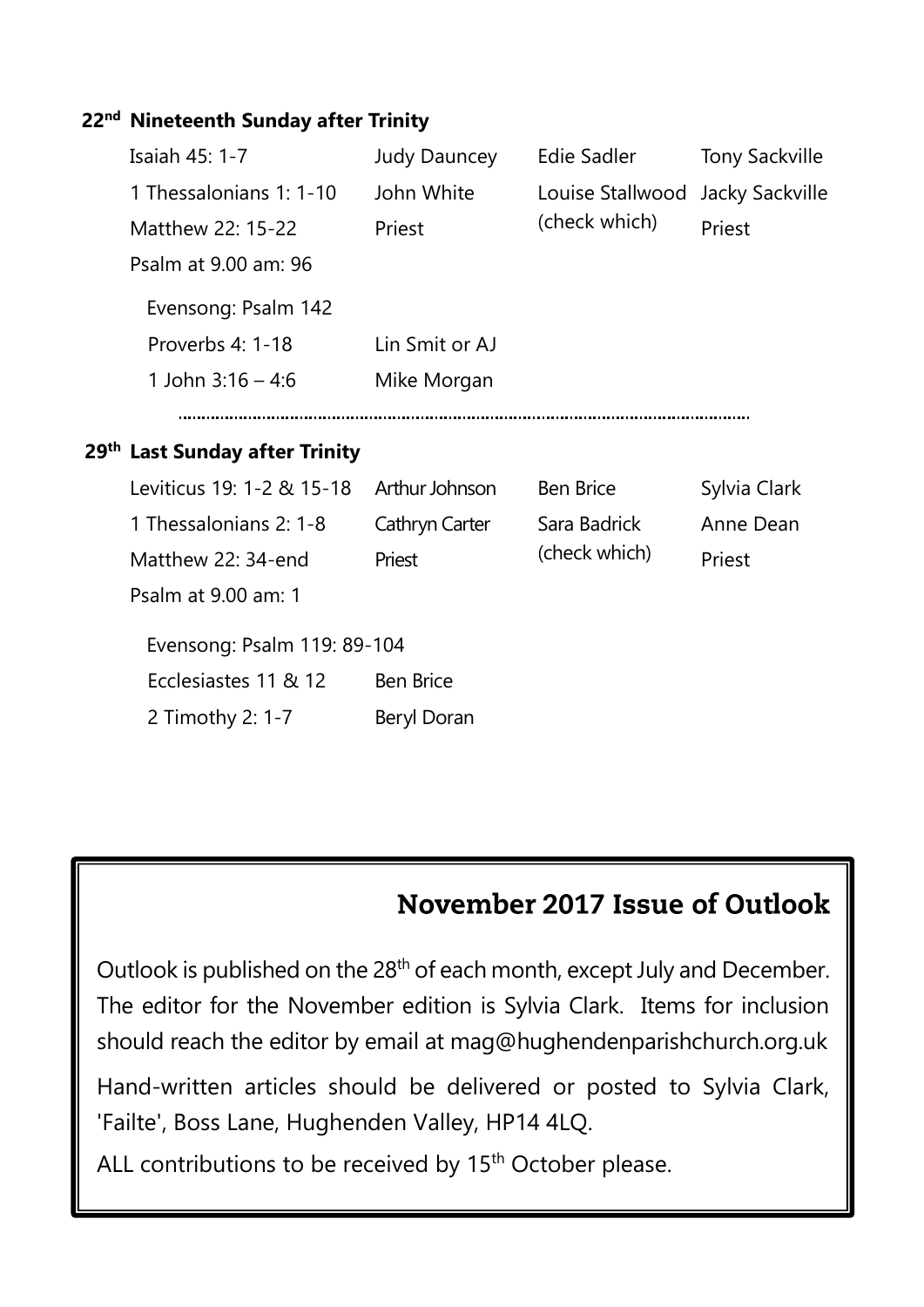## Who's Who at St Michael & All Angels

| <b>VICAR</b>                            |                              | The Rev'd Keith Johnson      | 257569       |
|-----------------------------------------|------------------------------|------------------------------|--------------|
| <b>ASSOCIATE MINISTER</b>               |                              | The Rev'd Helen Peters       | 716772       |
| <b>LICENSED LAY MINISTER</b>            |                              | David Tester                 | 563354       |
| <b>CHURCHWARDENS</b>                    |                              | Robin Innes                  | 07958 570330 |
|                                         |                              | Julia Grant                  | 711939       |
| <b>PARISH CLERK &amp; VERGER</b>        |                              | Arthur Johnson               | 521471       |
| <b>PARISH ADMINISTRATOR</b>             |                              | Lin Smit                     | 462094       |
| <b>CHURCH NOTICES/WEBSITE</b>           |                              | <b>Ben Brice</b>             | 445899       |
| <b>PCC VICE CHAIR</b>                   |                              | <b>Clare Godfrey</b>         | 563296       |
| <b>PCC SECRETARY</b>                    |                              | Louise Stallwood             | 712705       |
| PCC ASSISTANT SECRETARY                 |                              | Clare Godfrey                | 563296       |
| <b>PCC TREASURER</b>                    |                              | Ian Faulkner                 | 451279       |
| <b>PCC ASSISTANT TREASURER</b>          |                              | Arthur Johnson               | 521471       |
| <b>PLANNED GIVING SECRETARY</b>         |                              | Arthur Johnson               | 521471       |
| <b>TASK GROUP LEADERS:</b>              | <b>COMMUNICATIONS</b>        | Jane Tyrer                   | 01844 344650 |
|                                         | <b>PRAYER</b>                | Vacant                       |              |
|                                         | <b>YOUTH</b>                 | The Rev'd Helen Peters       | 716772       |
|                                         | <b>MISSION</b>               | Vacant                       |              |
|                                         | <b>OUTREACH &amp; SOCIAL</b> | <b>Frank Hawkins</b>         | 565050       |
| <b>ALPHA COURSE - ADMINISTRATOR</b>     |                              | Diane Hawkins                | 565050       |
| <b>ELECTORAL ROLL OFFICER</b>           |                              | Arthur Johnson               | 521471       |
| <b>DEANERY SYNOD REPRESENTATIVES</b>    |                              | Arthur Johnson               | 521471       |
|                                         |                              | Rob Innes                    | 07958 570330 |
| <b>DIOCESAN SYNOD REPRESENTATIVE</b>    |                              | Christopher Tyrer            | 01844 344650 |
| <b>ORGANIST AND CHOIRMASTER</b>         |                              | <b>Neil Brice</b>            | 445899       |
| <b>WORSHIP LEADER</b>                   |                              | <b>Tony Sackville</b>        | 446035       |
| <b>TINY TOTS FUN WORSHIP</b>            |                              | The Rev'd Helen Peters       | 716772       |
| AV AND SOUND SYSTEM                     |                              | <b>Frank Hawkins</b>         | 565050       |
| <b>SERVERS</b>                          |                              | <b>Andrew Cole</b>           | 442191       |
| <b>MOTHERS' UNION PARISH LINK</b>       |                              | Ann McCarthy                 | 712004       |
| <b>CAPTAIN OF BELLRINGERS</b>           |                              | David Cornwall               | 714718       |
| <b>VALLEY FRIENDS</b>                   |                              | <b>Jill Graves</b>           | 563813       |
| <b>CRECHE ROTA</b>                      |                              | Jane Lomas                   | 563629       |
| <b>HUGHENDEN BABY AND TODDLER GROUP</b> |                              | The Rev'd Helen Peters       | 716772       |
| <b>CHRISTIANS IN THE COMMUNITY</b>      |                              | Norma Clarke                 | 563116       |
| <b>FRIENDSHIP MORNING</b>               |                              | Penny Austin                 | 529596       |
| <b>CHURCH HOUSE TEAS BOOKINGS</b>       |                              | Julia Grant                  | 711939       |
| <b>CHURCH COFFEE ROTA</b>               |                              | Sylvia Clark                 | 562801       |
| <b>CHURCH FLOWERS</b>                   |                              | Jean Godfrey                 | 522198       |
| <b>CHURCH BOOKSTALL</b>                 |                              | <b>Elaine Morley</b>         | 562714       |
| <b>CHURCH HOUSE BOOKINGS</b>            |                              | Parish Administrator         | 462094       |
| <b>HUGHENDEN VILLAGE HALL</b>           |                              | <b>Christine Powell</b>      | 07815 163269 |
| <b>NAPHILL VILLAGE HALL</b>             |                              | Norma Clarke                 | 563116       |
| <b>OUTLOOK MAGAZINE EDITORS</b>         |                              | Sylvia Clark                 | 562801       |
|                                         |                              | Christopher & Jane Tyrer     | 01844 344650 |
|                                         |                              | <b>Susan Brice</b>           | 445899       |
| <b>MAGAZINE PRINTING</b>                |                              | Brian Clark & Team           | 562801       |
| <b>MAGAZINE DISTRIBUTION</b>            |                              | <b>Hilary Farrar-Hockley</b> | 528236       |
| <b>SAFEGUARDING OFFICER</b>             |                              | Tricia Devlin                | 712693       |